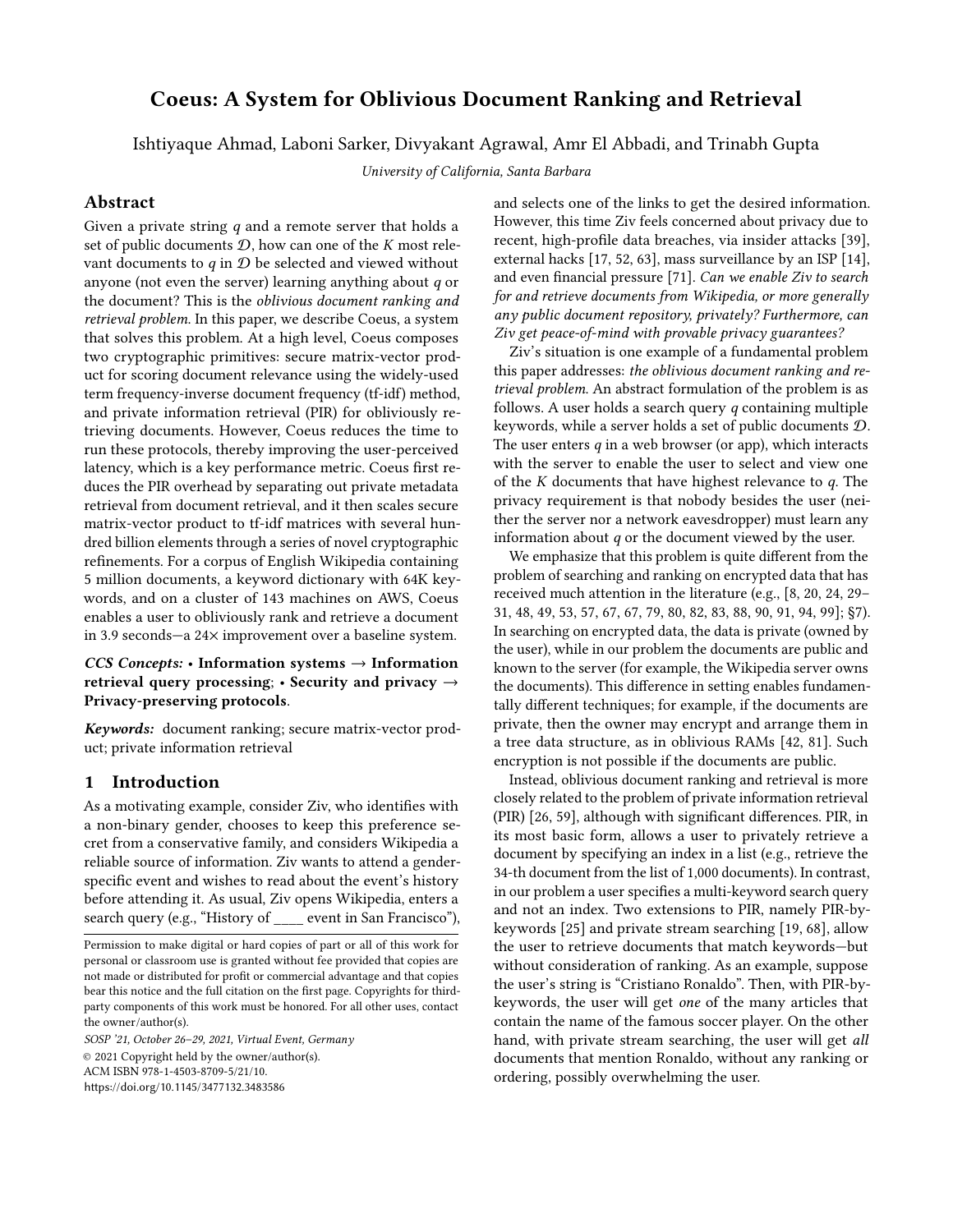This paper describes Coeus, the first system for oblivious document ranking and retrieval over public documents under a strong threat model that does not make assumptions about the server. Coeus ranks a document's relevance given a user query using the term frequency-inverse document frequency (tf-idf) statistical method [\[72,](#page-17-16) [74\]](#page-17-17) ([§3.1\)](#page-3-0), which is used commonly in text-based recommender systems in digital libraries. Coeus imposes a latency of a few seconds on a user while providing provable guarantees.

At a high-level, Coeus composes the secure matrix-vector product primitive [\[41,](#page-16-14) [46,](#page-16-15) [47,](#page-16-16) [58\]](#page-17-18) with PIR. One natural way to do their composition is a two-round protocol, where in the first round the user securely multiplies the query q with the tf-idf matrix to obtain scores for all the documents, and then in the second round retrieves the top-K documents obliviously using PIR. The challenge though is the high server-side overhead, imposed by both secure matrix-vector product and PIR. Fundamentally, if the server must learn no information about the user query or the retrieved document, then it must process its entire state comprising the tf-idf matrix and the document library; else, the server will learn information about keywords that are not in the query, or the documents that are not retrieved by the user ([§2.3\)](#page-3-1).

Coeus responds to this challenge in two ways. First, at the protocol-design level, instead of using the natural tworound protocol, Coeus uses a new three-round protocol that separates out metadata retrieval from document retrieval. In the first round, as in the two-round protocol, a user converts the query  $q$  into an encrypted vector, sends it to the server, and obtains encrypted relevance scores for the documents by securely multiplying the vector with the tf-idf matrix. Then, in the second round, the user retrieves short descriptions and title (metadata) for top- $K$  scoring documents from a metadata library using multi-retrieval PIR that can concurrently retrieve multiple objects [\[12,](#page-16-17) [50\]](#page-17-19). Finally, in the third round, the user retrieves a single document that the user wants to view in detail using a single-retrieval PIR [\[7,](#page-15-0) [12\]](#page-16-17).

Coeus's three round protocol reduces PIR overhead relative to the two-round protocol. Not only does a user retrieve  $K$  smaller metadata instead of  $K$  documents, but the separation of metadata from document retrieval enables the server to pack variable-sized documents and compress the document library, thereby reducing PIR compute time.

Coeus's second idea further improves the overhead of the first round through a new secure matrix-vector product primitive that fundamentally reduces server-side work ([§4.2,](#page-6-0) [§4.3\)](#page-7-0), and distributes this work efficiently across a cluster of machines ([§4.4\)](#page-7-1). Coeus starts from the state-of-the-art construction of Halevi and Shoup that works for a square matrix block with few thousand rows and the same number of columns [\[46,](#page-16-15) [47\]](#page-16-16) ([§3.2\)](#page-3-2). First, Coeus observes and eliminates redundancy in the calls to an underlying homomorphic rotation operation; this optimization reduces overhead by a constant factor of approximately four ([§4.2\)](#page-6-0). Second, Coeus

amortizes the overhead of homomorphic rotations across multiple blocks of the tf-idf matrix ([§4.3\)](#page-7-0). Third, Coeus efficiently distributes the computation for thousands of matrix blocks (the tf-idf matrix is large consisting of several hundred billion elements) onto a cluster of machines arranged in a master-worker-aggregator architecture. During workload distribution, Coeus preserves the benefits of amortization while keeping in check the network transfer overhead, by including an optimizer that finds the optimal shape of the submatrices at the worker nodes ([§4.4\)](#page-7-1). Although Coeus's secure matrix-vector product scheme is designed keeping Coeus's scale in mind, it may find uses in other applications especially where matrices are large.

We have implemented ([§5\)](#page-8-0) and evaluated ([§6\)](#page-8-1) a prototype of Coeus. On an Amazon EC2 cluster (97 machines for document relevance scoring, 7 for metadata retrieval, and 39 for document retrieval), and for a document library consisting of a corpus of English Wikipedia with 5M documents, Coeus's latency is 3.9s for oblivious document ranking and retrieval. In contrast, without Coeus's two techniques, its latency over the same cluster would be 93.9s—thus an improvement of 24×. If Coeus's resource overheads are converted to dollars, then it costs 6.5 cents per request, in contrast to 1.62 dollars for the baseline.

Coeus's absolute overheads are substantial: each request keeps a cluster of machines busy for up to a few seconds. Thus, it may not be used for every request. However, Coeus scales horizontally, as one can replicate its setup, for example, at various CDNs. But more importantly, Coeus shows that Ziv could choose to get strong privacy guarantees while retrieving documents from Wikipedia, without waiting for tens of seconds for the webpage to load, and without draining wallet balance (e.g., hundred private requests per month would cost Ziv 6.5 dollars rather than 162 dollars).

### <span id="page-1-1"></span>2 Architecture and overview

Coeus is designed for private retrieval of public documents. Abstractly, a user holds a multi-keyword query q and a server holds a library of *n* documents and their metadata (information such as the document title and a short text description). Similar to how search engines work, Coeus takes as input the query  $q$  and enables the user to select and view one of the  $K \geq 1$  documents that rank highest for q. In the process, an adversary who may compromise the server hosting the library or the network learns no information about q.

#### <span id="page-1-0"></span>2.1 Approach and architecture

An approach to realize the picture described above is to incorporate fully homomorphic encryption (FHE) [\[38\]](#page-16-18): the user encrypts q using FHE and sends it to the server, who homomorphically ranks and sends the top-K documents back to the user. On the plus side, the user retrieves the documents in a single round of communication, but on the negative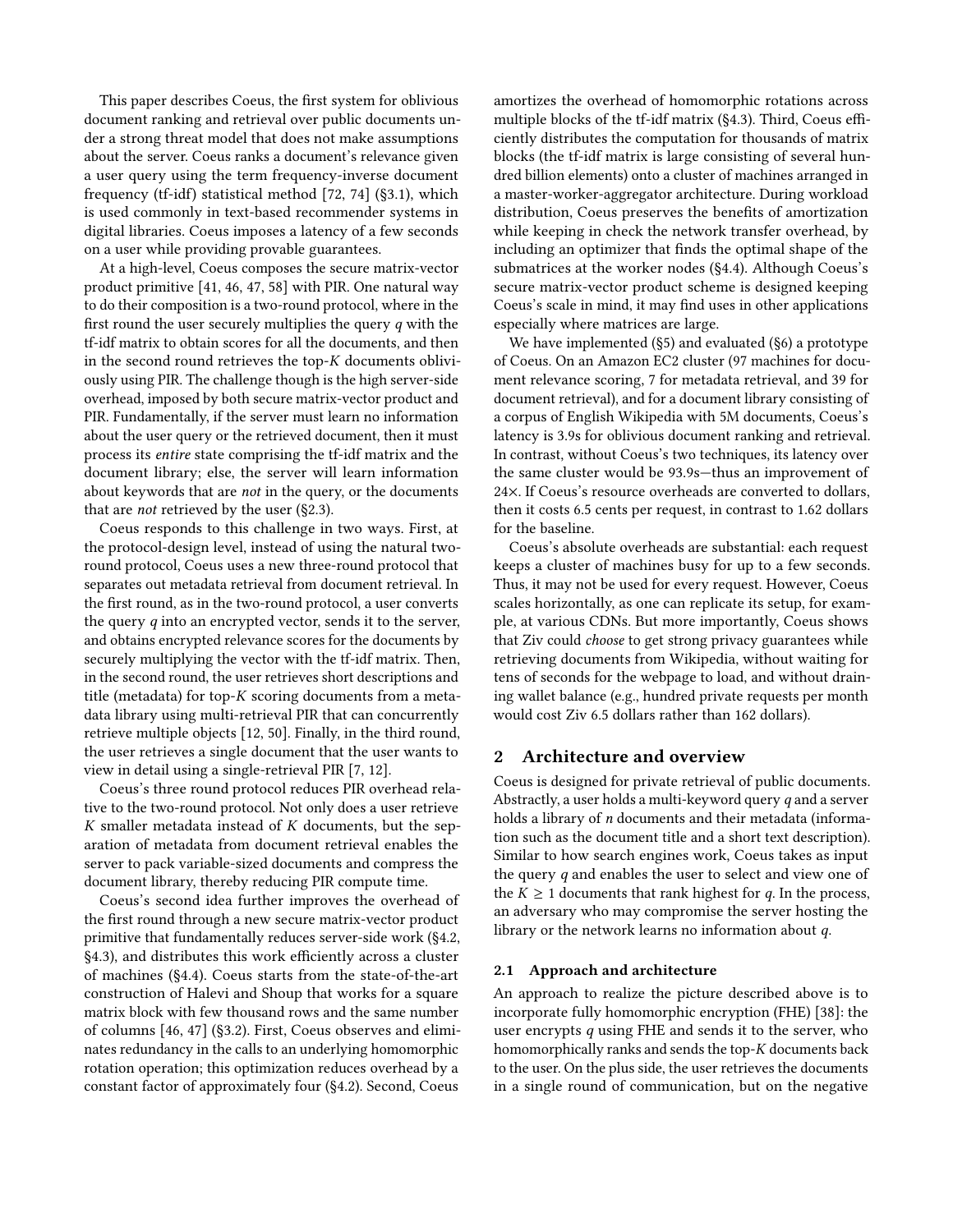<span id="page-2-0"></span>

Figure 1. An overview of Coeus's three-round protocol: query-scoring, metadata-retrieval, and document-retrieval.

side, the server's computational work is prohibitively high due to the large expense of the homomorphic comparison operation [\[54,](#page-17-20) [61\]](#page-17-21).

An alternative to the single-round approach is to split document ranking and retrieval into separate protocol rounds. In the first round, the user retrieves scores for each of the n documents, and locally compares them to learn indices for the top-K documents. Then, in the second round, the user obliviously retrieves the K documents from the server's library. A downside of this two-round protocol is that the user's device downloads K documents rather than the one document the user eventually views in detail.

Coeus instead follows an approach consisting of three rounds of query-scoring, metadata-retrieval, and documentretrieval that run in succession. These rounds are depicted in the three sub-figures of Figure [1,](#page-2-0) that also shows Coeus's client-server architecture, and the server's three components: a query-scorer, a metadata-provider, and a document-provider.

In the query-scoring round, Coeus's client, running on a user's device, encodes the user query q into a suitable format (for example, a Boolean vector), encrypts it, and sends it to the query-scorer component of the server. The queryscorer maintains a data structure to score documents against user queries and returns an encrypted vector whose i-th component contains the query's score for the i-th document in the server's library. The client then locally processes the score vector to obtain the K indices  $\{idx_1, idx_2, \ldots, idx_K\}$  for the K vector entries that have the highest values.

Next, in the metadata-retrieval round, the client takes the K indices, encodes and encrypts them in a specific way that enables oblivious retrieval of the metadata, and sends them to the metadata-provider (the middle diagram in Figure [1\)](#page-2-0). The metadata-provider sends back the entries in the metadata library  $M$  corresponding to the  $K$  indices. The client presents the metadata of the top- $K$  documents to the user and asks the user to select one of the documents.

Finally, in the document-retrieval round, the client uses the metadata from the previous round to get a document from the document-provider component of the server. Since document sizes vary and Coeus must not reveal the length of the retrieved document, the document-provider packs the *n* documents in the document library  $D$  into  $n_{\text{okd}} \leq n$  equalsized objects. Such packing is possible as Coeus can add a

document's location (e.g., the index of the object into which a document is packed) to the metadata of the document that is retrieved before the document. The user's device downloads an entire object and locally selects the required document.

### <span id="page-2-1"></span>2.2 Assumptions and guarantees

Threat model. Coeus assumes a strong adversary who may arbitrarily compromise the server or the network. For instance, it may log and process network packets, or the requests received and the responses sent by the server.

We assume that the adversary cannot break standard cryptographic assumptions, such as the semantic security of encryption. We also assume that the adversary does not compromise the user device.

Although we consider server-side side channels (disk access patterns, memory access patterns, etc.), we do not consider side channels that exist due to a client's participation in the system. In particular, we let the adversary learn the number of queries a user makes, the wall-clock times at which the user makes these queries, and the time the user spends in selecting one of the K documents to view in detail. A user who wishes to hide this information can send queries at a fixed schedule, and send dummy queries (e.g., "Cristiano Ronaldo") if needed, as in communication metadata hiding systems [\[9,](#page-16-19) [13,](#page-16-20) [60,](#page-17-22) [86\]](#page-17-23).

Privacy guarantee. Coeus guarantees query privacy (Appendix [A\)](#page-14-0). Informally, an adversary learns no information about the user query  $q$  (which also means it learns no information about the metadata or the document returned by the server). This notion of privacy is formalized via a security game between a challenger and an adversary, in which the adversary supplies two queries, the challenger simulates Coeus's protocol for one of them, and the adversary guesses which query the challenger picked. In Coeus, the adversary cannot identify the query choice with probability significantly better than that of random guessing  $(\frac{1}{2})$ .

Non-guarantees. Coeus does not guarantee content integrity that undermines correctness but not privacy. Indeed, the server may compute scores incorrectly, or return documents that do not match the requested indices. Coeus could be extended to add protection against these attacks through additional techniques such as verifiable computation [\[23,](#page-16-21) [69\]](#page-17-24).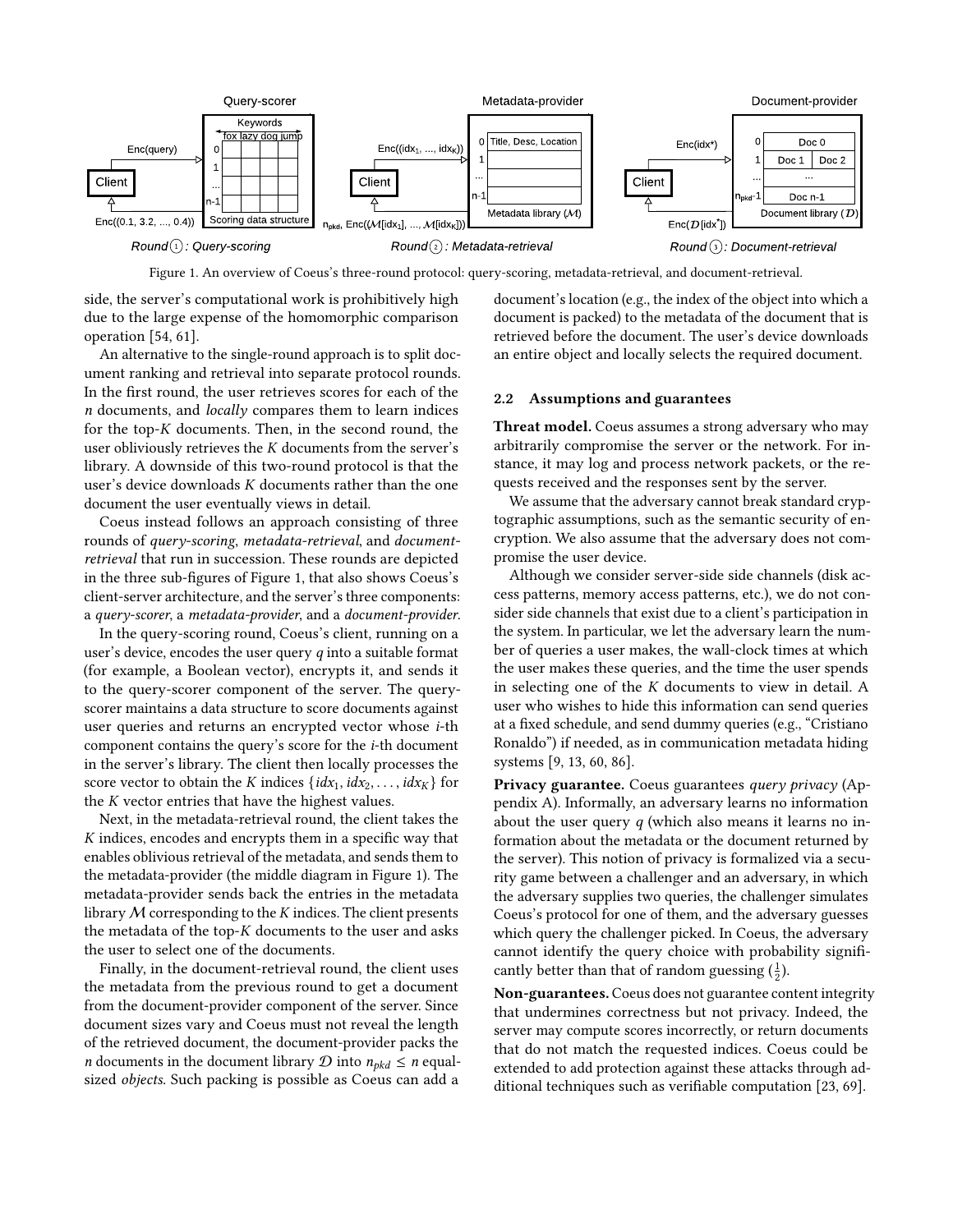#### <span id="page-3-1"></span>2.3 Challenges

Coeus's three round protocol already improves over alternatives such the one-round or the two-round protocol ([§2.1\)](#page-1-0). But still, Coeus must manage the high server-side compute overhead. This challenge is fundamental and best illustrated by an example. Suppose that a client makes a query through Coeus. Then, the three server components, namely, the queryscorer, the metadata-provider, and the document-provider must process their entire state (the data structure for scoring, and the libraries  $M$  and  $D$ ) to service the user query. Indeed, if the server were given an information that would allow it to process a subset of the scoring data structure or the libraries (say leaving out a particular document of  $\mathcal{D}$ ), then the server would learn information about the query keywords or the document that the user is not interested in. Although, we cannot break this fundamental lower bound [\[18\]](#page-16-22), our goal is to improve the concrete efficiency and provide low-latency, affordable ranking and document retrieval.

### 3 Background and protocol

This section describes the scoring method Coeus uses to determine a document's relevance given a user's query ([§3.1\)](#page-3-0), cryptographic primitives Coeus builds on ([§3.2\)](#page-3-2), and Coeus's protocol ([§3.3\)](#page-4-0) that composes these primitives to provide query privacy ([§2.2\)](#page-2-1). This protocol is an intermediate design point for Coeus, as one of the protocol components requires further optimizations ([§4\)](#page-5-0).

#### <span id="page-3-0"></span>3.1 Term frequency-inverse document frequency

Coeus uses the term frequency-inverse document frequency (tf-idf) measure [\[72,](#page-17-16) [74,](#page-17-17) [101\]](#page-18-2) to determine document relevance given a user query. This method is used popularly in the information retrieval community. It also expresses the scoring function as a matrix-vector product, which is a linear computation that can be performed somewhat efficiently over encrypted data ([§3.2\)](#page-3-2). Given that tf-idf is well-studied, we do not go into its lower-level details, but instead focus on the matrix-vector computation structure.

The main idea behind tf-idf is to assign a weight to each (term, document) pair, where a term is, a keyword or a phrase, and the weight reflects how important or relevant the term is to a document in a collection of documents. Thus, a corpus of documents is represented by a tf-idf matrix, where the matrix rows correspond to the documents in the corpus, and the columns correspond to terms in the corpus.

With this arrangement, a common way to score a document  $d$  for a query  $q$  is to add the tf-idf weights for all terms in the query. This computation can be expressed as a matrixvector product. The query is converted to a binary vector, whose j-th component is 1 if the j-th term in the corpus is present in the query. Then, the score of a document is the dot product of the query vector with the row vector for the document in the tf-idf matrix. More generally, the scores

for all documents are computed by taking the matrix-vector product of the tf-idf matrix and the query vector.

### <span id="page-3-2"></span>3.2 Cryptographic building blocks

Coeus obliviously performs the scoring computation and retrieves the best matching documents and their metadata ([§2.1\)](#page-1-0), using two cryptographic primitives: secure matrixvector product [\[41\]](#page-16-14) and private information retrieval (PIR) [\[26,](#page-16-11) [59\]](#page-17-14). The state-of-the-art constructions of these primitives [\[12,](#page-16-17) [46,](#page-16-15) [47\]](#page-16-16) in turn rely on an underlying homomorphic encryption (HE) scheme based on lattices. The literature offers many lattice-based HE schemes [\[21,](#page-16-23) [22,](#page-16-24) [35,](#page-16-25) [38,](#page-16-18) [62\]](#page-17-25); we use and describe the BFV scheme [\[21,](#page-16-23) [35\]](#page-16-25) due to its maturity [\[75\]](#page-17-26) and involvement as a leading candidate in homomorphic encryption standardization efforts [\[10\]](#page-16-26).

BFV homomorphic encryption scheme. In the more efficient vectorized version of BFV, a plaintext is a vector with N components and a ciphertext is a vector with 2N components, where N is of the form  $2^x$  in  $\{2^{11}, \ldots, 2^{15}\}$  [\[10\]](#page-16-26). For the plaintext, each component is an element of  $\mathbb{Z}_p$ , which is the set of integers modulo  $p$ . Meanwhile, each component of the ciphertext vector is an element of  $\mathbb{Z}_{p'}$ . The parameters *N*, *p*, *p'* can be tuned for a desired security level  $\lceil 10 \rceil$  ([§5\)](#page-8-0).

The BFV encryption algorithm Enc adds "noise" when encrypting a plaintext into a ciphertext.  $1$  This noise grows as homomorphic operations are performed on the ciphertext. To ensure that the noise does not grow to a point where the ciphertext cannot be decrypted,  $p \gg p$  must be ensured.

The BFV scheme supports three homomorphic operations, ADD, SCALARMULT, and ROTATE, that are used in the higherlevel secure matrix-vector product and PIR primitives.

- And takes as input two ciphertexts  $c_1$  and  $c_2$  and produces a ciphertext  $c_{out}$  that decrypts to the component-wise sum of the plaintext vectors in  $c_1$  and  $c_2$ .
- SCALARMULT takes as input a plaintext vector s (of same domain as a BFV plaintext) and a ciphertext vector c and produces a ciphertext  $c_{out}$  that decrypts to the componentwise product of s with the plaintext vector in c.
- ROTATE takes as input a ciphertext c, an integer  $1 \le i \le$  $N-1$ , and a set of *rotation keys RK*, and produces a ciphertext  $c_{out}$  that decrypts to the plaintext in  $c$  rotated left cyclically by  $i$  positions. For instance, if  $c$  encrypts the plaintext  $(a, b, c, d)$ , then a rotation by  $i = 3$  produces a ciphertext that decrypts to  $(d, a, b, c)$ .

The set of rotation keys RK is configurable and the rotation is performed as a combination of the rotation keys, each of which indicates the number of positions to rotate. On the one extreme,  $RK = \{rk_1\}$  contains a single rotation key, where  $rk_1$  performs rotations by one position. In this configuration, each call to ROTATE resolves into  $i$  single position

<span id="page-3-3"></span><sup>&</sup>lt;sup>1</sup>For the readers familiar with differential privacy [\[34\]](#page-16-27), we remark that the noise in the context of homomorphic encryption is semantically much different from the noise added for differential privacy.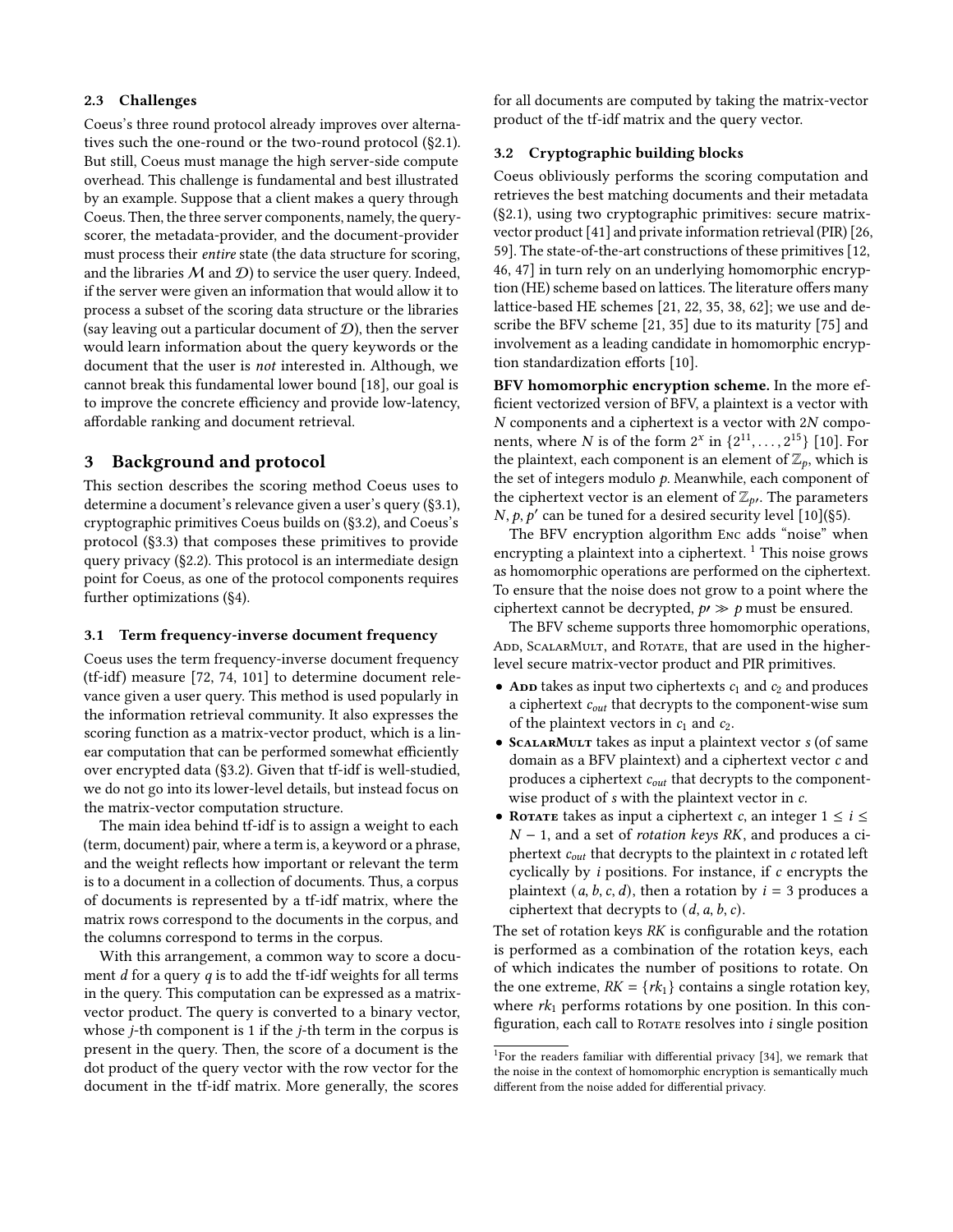<span id="page-4-1"></span>

Figure 2. An illustration of secure matrix-vector product construc-tion of Halevi and Shoup [\[46,](#page-16-15) [47\]](#page-16-16) for a  $4 \times 4$  matrix.

rotations. Although the size of RK is small, this configuration is impractical due to significant noise growth. On the other extreme, the set  $RK = \{rk_1, \ldots, rk_{N-1}\}\)$  contains  $N - 1$  keys, and ROTATE calls a single *i* position rotation with the key  $rk_i$ . This configuration keeps noise growth in check (and reduces CPU time of ROTATE), but drastically increases the size of RK needed for ROTATE (with our parameters, all  $N - 1$  keys in RK would be  $\approx$ 1.5 GiB). So we assume the default configuration implemented in the state-of-the-art library for BFV [\[75\]](#page-17-26), where  $\overline{RK} = \{rk_{2^0}, rk_{2^1}, \ldots, rk_{2^{\log(N)-1}}\}$  contains  $\log(N)$  keys for all powers of two between 1 and  $N - 1$ , and rotations by i are performed using the rotation keys corresponding to positions of 1s in i's binary representation. Thus, rotation by *i* uses as many keys as the number of 1's in  $i$ 's binary representation (i.e., i's Hamming weight); we call such internal calls to a primitive rotation operation that rotates by a power-of-two amount as PRor. Further, since the set of rotation keys is fixed, we will assume the set of rotation keys is implicit when specifying the rotation operation.

Secure matrix-vector product. A protocol for secure matrixvector product runs between a client and a server, where the client has a vector, the server has a matrix, and at the end of the protocol the client learns the result of the matrix-vector product. In the process, the server learns no information about the values in the client vector.

The literature on cryptography offers many constructions for secure matrix-vector product (e.g., [\[11,](#page-16-28) [33,](#page-16-29) [41,](#page-16-14) [46,](#page-16-15) [47,](#page-16-16) [56,](#page-17-27) [58\]](#page-17-18)). The state-of-the-art construction is that of Halevi and Shoup [\[46,](#page-16-15) [47\]](#page-16-16). It operates over square matrices of dimension  $N \times N$  (where N is the number of components in plaintext vectors of a lattice-based HE scheme).

The main idea of the Halevi-Shoup construction is illustrated in Figure [2.](#page-4-1) The client starts by encrypting its vector of dimension  $N \times 1$  using a lattice-based HE scheme and calling its Enc function. The server then performs the product of the vector with its plaintext matrix using the SCALARMULT homomorphic operation. The key point here is that the server multiplies the diagonals of the matrix with the rotations of the client vector. For instance, say  $N = 4$  and the matrix is as shown in Figure [2.](#page-4-1) Then, the server first scalar-multiplies the client vector that encrypts ( $v_1$ ,  $v_2$ ,  $v_3$ ,  $v_4$ ) with the matrix's main diagonal  $(a_1, b_2, c_3, d_4)$  to get a ciphertext that encrypts  $(a_1 \cdot v_1, b_2 \cdot v_2, c_3 \cdot v_3, d_4 \cdot v_4)$ . Then, the server rotates the

client vector by one position using ROTATE and multiplies the rotated vector with the matrix diagonal adjacent to the main diagonal to get encryption of  $(a_2 \cdot v_2, b_3 \cdot v_3, c_4 \cdot v_4, d_1 \cdot v_1)$ . And so on. Finally, the server adds (using App) all the intermediate ciphertexts to get one ciphertext containing the result of the matrix-vector product.

We emphasize that the Halevi-Shoup method is much more efficient than naive matrix-vector multiplication that multiplies the input vector with the rows of the matrix (rather than its diagonals). In the naive scheme, the server would have to perform  $log(N)$  rotations for each row to add all components of the dot product and allocate the result correctly in the output vector. The Halevi-Shoup construction reduces these  $log(N)$  rotations per-row down to 1 by performing multiplications in diagonal order. In total, the construction makes  $N$  calls each to SCALARMULT, ADD, and ROTATE.

One can trivially support matrices larger than  $N \times N$ , say of dimension  $(m \cdot N) \times (l \cdot N)$ , by partitioning it into square blocks of size  $N \times N$ . (In case the original matrix dimensions are not multiples of  $N$ , then the matrix can be padded.) In this case, the aforementioned costs get multiplied by the number of blocks  $m \cdot \ell$  in the larger matrix.

Private information retrieval (PIR). A PIR protocol [\[26,](#page-16-11) [59\]](#page-17-14) runs between a client and a server, where a client has an index *i* between 1 and  $n$ , and the server holds a set of  $n$  items. The protocol allows the client to retrieve the i-th item while hiding the value of i from the server.

PIR exists in two flavors: computational PIR (CPIR) [\[59\]](#page-17-14) and information-theoretic PIR (ITPIR) [\[26\]](#page-16-11). CPIR protocols are computationally more expensive but make no assumptions about the server (except standard cryptographic assumptions). On the other hand, ITPIR protocols are more efficient, but require non-colluding servers. For Coeus, we use a CPIR protocol due the alignment of CPIR assumptions with Coeus's threat model ([§2.2\)](#page-2-1).

Although a PIR protocol allows a client to retrieve one document, it can be extended to retrieving  $K > 1$  documents without naively running  $K$  parallel instances of a single-retrieval PIR protocol. These more efficient schemes for multiple retrievals are called multi-retrieval PIR [\[12,](#page-16-17) [50\]](#page-17-19).

#### <span id="page-4-0"></span>3.3 Coeus's protocol

Coeus composes secure matrix-vector product with PIR. Specifically, the query-scorer in Coeus's server ([§2.1\)](#page-1-0) maintains a tf-idf matrix, and during the query-scoring round of Coeus's protocol, uses secure matrix-vector product to score documents against a user query. This is possible as the scoring computation with tf-idf is a matrix-vector product ([§3.1\)](#page-3-0).

In rounds two and three, a Coeus client and the server use PIR. Specifically, in round two, Coeus runs multi-retrieval PIR between the client who has K indices and the metadataprovider who has the metadata library. For round three, the client and the document-provider use single-retrieval PIR.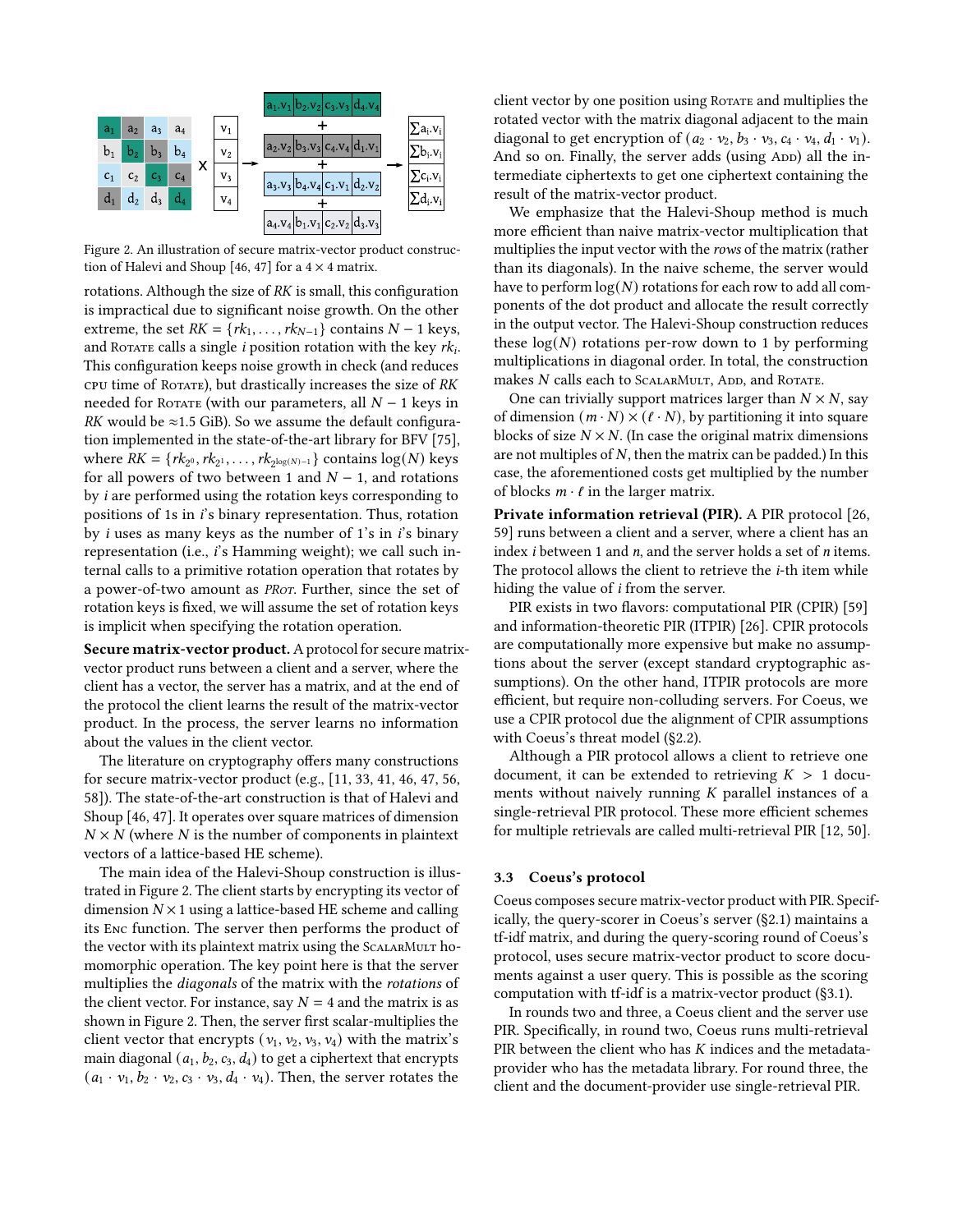<span id="page-5-1"></span>

Figure 3. How Coeus partitions secure matrix-vector product onto a single master node, and a set of worker and aggregator nodes. I is the input vector from the client containing  $\ell$  ciphertexts, one for each block along the width of the matrix. M is the matrix with  $m \times \ell$ blocks.  $R$  is the result vector containing  $m$  ciphertexts.  $RK$  is the set of cryptographic keys for the ROTATE homomorphic operation.

A subtle issue for the third round is that of document sizes, which can vary. But PIR expects all objects in the server's library to be of the same size. Coeus addresses this issue by using a mix of concatenation and zero-padding, while taking inspiration from prior work on PIR with variable document sizes [\[44,](#page-16-30) [50\]](#page-17-19). In particular, Coeus uses bin packing to pack multiple documents into the least number of bins such that the "capacity" of each bin is equal to the size of the largest document in the document library. After bin packing, Coeus fills unfilled space in each bin with zeros. A consequence of packing is that a Coeus client needs start and end offsets of a document to extract it from a larger (binned) object. Coeus includes this information in the metadata for each document.

We remark that had Coeus not used a three-round protocol that separates out metadata retrieval from document retrieval, Coeus would have had to forego the packing technique described above. Instead, to make document sizes uniform, the natural option would have been to pad each document to the size of the largest document, thereby increasing the size of the document library and the overhead of PIR.

Security analysis. Appendix [A](#page-14-0) contains a rigorous proof that Coeus's protocol provides query privacy ([§2.2\)](#page-2-1). Briefly, during round one, the client sends an encrypted vector after converting a query into a binary vector and encrypting it. Thus, the server learns no information about the query due to the semantic security of encryption. For rounds two and three, the security of PIR ensures that the server learns no information about the indices for which the client is retrieving objects from the metadata or the document library.

#### <span id="page-5-0"></span>4 Large-scale secure matrix-vector product

The server-side scalability of PIR has received significant attention recently [\[9,](#page-16-19) [12,](#page-16-17) [13\]](#page-16-20). Besides, the metadata and document libraries are not large, at least in relation to the tf-idf matrix. But the tf-idf matrix can have millions of rows and tens of thousands of columns—a total of several hundred

billion elements—corresponding to the documents and keywords in the server's document library. Thus, a fundamental question Coeus must answer is: how can its server compute the secure matrix-vector product with the tf-idf matrix while keeping the client-perceived latency small?

One option is to process the tf-idf matrix block-by-block using the Halevi-Shoup construction ([§3.2\)](#page-3-2), where each block is of dimension  $N \times N$ , and N is of the form  $2^x$  for some integer  $x \in \{11, \ldots, 15\}$  for the security of the underlying homomorphic encryption scheme [\[10\]](#page-16-26). This solution, however, does not meet the small latency requirement. First, the processing time for each block is several seconds even on a machine with tens of cpus ([§6.3\)](#page-11-0). This expense is due to the high cost of the underlying homomorphic operations, particularly ROTATE ([§3.2\)](#page-3-2). Second, a tf-idf matrix with billions of elements comprises of thousands of blocks. Naturally, we do not want to provision thousands of machines for the computation. Thus, how should Coeus scale the secure matrix-vector product?

Coeus reduces the work the server has to perform ([§4.2,](#page-6-0) [§4.3\)](#page-7-0), and distributes this work efficiently over a cluster of machines ([§4.4\)](#page-7-1). We begin with an abstract overview of Coeus's scheme that will help set the stage for the optimizations.

#### <span id="page-5-2"></span>4.1 Overview

Computation. Coeus's server multiplies a matrix M of dimension  $(m \cdot N) \times (\ell \cdot N)$  consisting of  $m \cdot \ell$  blocks each of dimension  $N \times N$ , with a client input vector I comprising of  $\ell$  ciphertexts (recall each ciphertext itself encrypts a vector of dimension  $N$ ) to produce a result vector  $R$  comprising of  $m$  ciphertexts. The  $i$ -th ciphertext in  $R$  is computed as

$$
R_i = \sum_{j=1}^{\ell} \text{Block-MULT}(M_{i,j}, I_j, RK),
$$

where the sum operation is the homomorphic App operation, BLOCK-MULT is a block-level secure matrix-vector multiplication algorithm,  $M_{i,j}$  is a matrix block,  $I_i$  is a ciphertext in the client input vector, and  $RK$  is a set of client-supplied keys for the ROTATE homomorphic operation.

Architecture. Coeus projects this computation onto a master node, and a set of worker and aggregator nodes (Figure [3\)](#page-5-1). The master receives I and RK from the client. It then copies the keys RK to every worker. It also distributes one or more ciphertexts in I to each worker. The workers together compute BLOCK-MULT $(M_{i,j}, I_j, RK)$  for all  $i \in \{1, \ldots, m\}$  and for all  $j \in \{1, \ldots, \ell\}$ . Each worker, however, performs only part of this computation—corresponding to a submatrix of M. An aggregator produces one or more ciphertexts in R by adding outputs from one or more workers.

Division of matrix into submatrices. If Coeus were performing a plain matrix-vector product, it could partition the matrix into submatrices arbitrarily: a submatrix could be a single cell of dimension  $1 \times 1$ , or the entire matrix of dimension  $(m \cdot N) \times (l \cdot N)$ , or any dimension in between. However,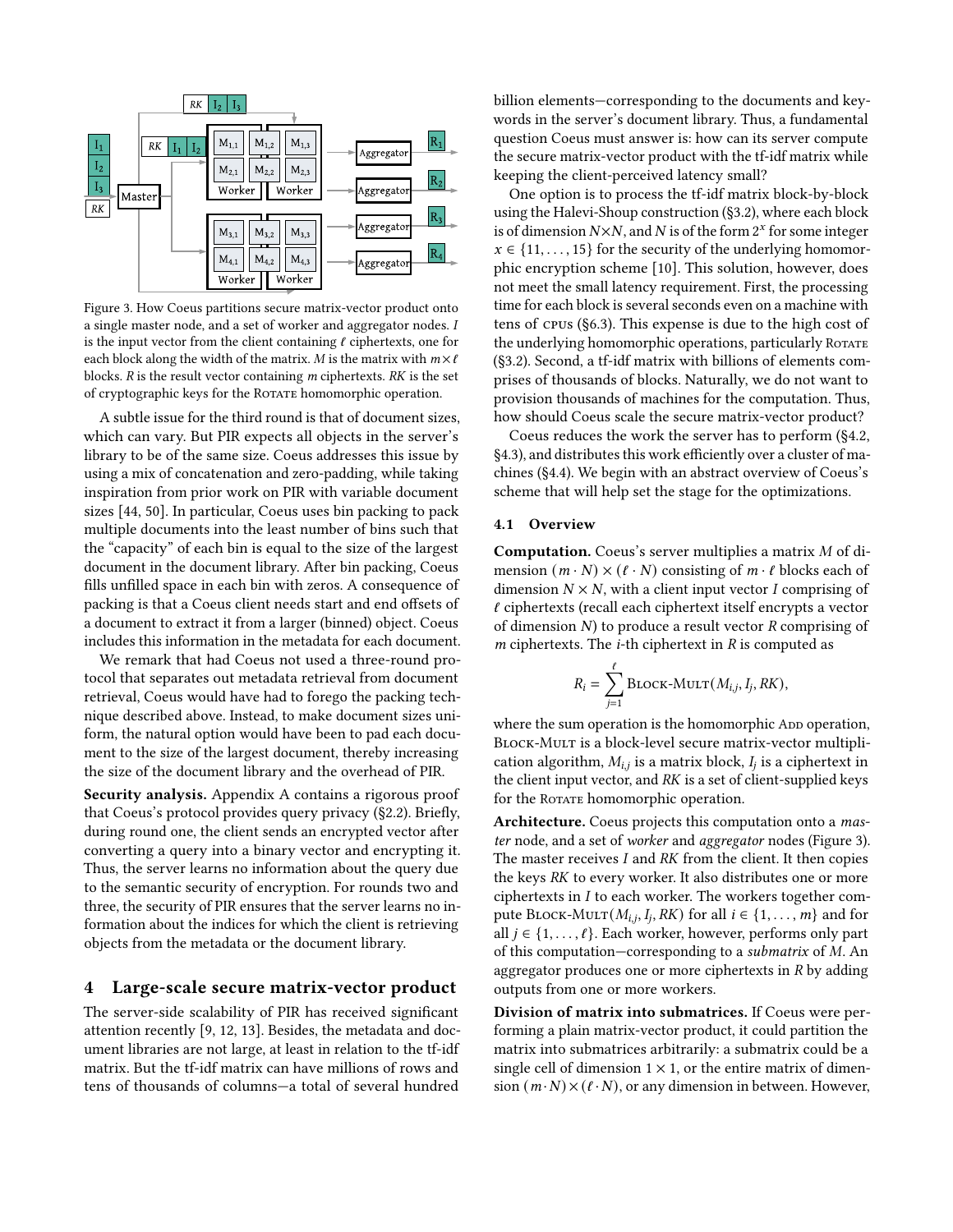<span id="page-6-1"></span>

Figure 4. How Coeus conserves calls to the PRot operation.

the Halevi-Shoup block multiplication algorithm that Coeus builds on imposes certain restrictions due the vectorization of the underlying homomorphic operations: each diagonal of a  $N \times N$  matrix block is encoded into a single, indivisible unit ([§3.2\)](#page-3-2). This means that although the submatrix width  $w$ can be any value between 1 and  $\ell \cdot N$ , the submatrix height h must be a multiple of N. One way to visualize this constraint is to imagine that each matrix block is transformed by taking its diagonals one-by-one and putting them as columns of the block; after this transformation, one can slice the block vertically but not horizontally.

A toy example of the computation. Suppose the matrix  $M$  has dimension  $4 \times 3$  in terms of blocks. Then, the client input  $I$  has three ciphertexts, and the result vector  $R$  has four ciphertexts. Also, suppose that one of the workers gets assigned the submatrix consisting of block  $M_{1,1}$  and half of block  $M_{1,2}$  (first  $N/2$  diagonals of  $M_{1,2}$ ). Then, this worker receives ciphertexts  $I_1$ ,  $I_2$  from the master, multiplies  $I_1$  and  $I_2$  with  $M_{1,1}$  and the  $N/2$  diagonals of  $M_{1,2}$ , respectively, to obtain two ciphertexts, and sends their sum to an aggregator. This aggregator adds this ciphertext to a similar ciphertext from another worker who is responsible for the remaining half of  $M_{1,2}$  and the whole of  $M_{1,3}$ . This final sum is  $R_1$ .

#### <span id="page-6-0"></span>4.2 Reducing expense of homomorphic rotations

We first drill into the computation performed by a single worker, and further into the computation for a single block of the worker's submatrix. For now, assume that the width w and height  $h$  of the submatrix are both multiples of  $N$  so that the submatrix is an exact multiple of some number of blocks; we will relax this simplifying assumption shortly.

Consider the Halevi-Shoup computation for a block. It comprises of N steps, where each step rotates the plaintext in an input ciphertext c by one position ([§3.2,](#page-3-2) Figure [2\)](#page-4-1). As an example, if  $N = 4$ , and the input ciphertext c encrypts the plaintext  $(v_1, v_2, v_3, v_4)$ , then the algorithm calls ROTATE(c, 1), ROTATE(c, 2), and ROTATE(c, 3) in succession. These  $N - 1$ rotations consume the bulk ( $\approx 90\%$ ) of the CPU time.

As mentioned earlier ([§3.2\)](#page-3-2), each call to ROTATE resolves into a set of calls to a primitive rotation operation PRor that performs rotations with power-of-two amounts. For instance, ROTATE(c, 3) resolves into a call to  $c' \leftarrow \text{PROT}(c, 2)$  followed by a call to  $PROT(c', 1)$ . In total, all  $N-1$  calls to ROTATE in the

Halevi-Shoup algorithm make  $\sum_{i=1}^{N-1}$  HAMMING $W\texttt{T}(i) = (N-1)$ 2)  $\cdot$  log(N)/2 calls to PRot, where HAMMINGWT() returns the number of 1's in the binary representation of its input. But observe there is significant redundancy across multiple calls to ROTATE. For instance,  $R$ OTATE $(c, 1100<sub>2</sub>)$  calls PROT for rotation amounts eight and four, while  $R_{\text{OTATE}}(c, 1111_2)$  calls PRot over the same ciphertext for rotation amounts eight, four, two, and one. Coeus eliminates these redundant calls to PRot and resolves the  $N - 1$  calls to Rotate in the Halevi-Shoup algorithm into  $N - 1$  calls to PRot.

**Details.** Define  $P_{ARENT}(i)$  as the logical AND of the binary representation  $i_2$  and the negation of the smallest non-zero suffix of  $i_2$ . For example, if i is 1100<sub>2</sub> in binary, then its smallest non-zero suffix is 100<sub>2</sub>, and its parent is 1100<sub>2</sub>  $\&$  $~\sim$ 100<sub>2</sub> = 1000<sub>2</sub>. It is easy to see that the hamming distance between  $i_2$  and PARENT(*i*) is one. Thus, we can obtain  $c' \leftarrow$ ROTATE $(c, i)$  by performing one PROT over the ciphertext ROTATE( $c$ , PARENT( $i$ )), where the primitive rotation is for an amount equal to the smallest non-zero suffix of  $i_2$ .

A first-cut solution to leveraging this parent-child relationship is to generate all rotations of a ciphertext c, that is, ROTATE(c, i) for all  $i \in \{1, ..., N-1\}$ , sequentially, as depicted by a toy example for  $N = 16$  in the top part of Fig-ure [4.](#page-6-1) In particular, we can generate ROTATE $(c, i + 1)$  from its parent, which is one of the ciphertexts from  $R$ <sub>OTATE</sub> $(c, 1)$  to ROTATE $(c, i)$ . This solution does eliminate redundant calls to PROT, but it has a downside that it increases memory pressure as it requires storing up to N ciphertexts in memory.

However, observe in the toy example that once the ciphertext ROTATE( $c$ , 1000<sub>2</sub>) is generated, the ciphertexts from ROTATE $(c, 1<sub>2</sub>)$  to ROTATE $(c, 0111<sub>2</sub>)$  can be discarded as they cannot be parents for any ciphertext after  $R_{\text{OTATE}}(c, 1000_2)$ . Similarly, once  $R$ OTATE $(c, 1100<sub>2</sub>)$  is generated, all ciphertexts prior to (and including)  $R\text{OTATE}(c, 1011_2)$  can be discarded, and same for  $R_{\text{OTATE}}(c, 1110_2)$  as the parent for the next value of  $i = 1111_2$  is 1110<sub>2</sub>.

Leveraging this intuition, Coeus collapses the linear structure into an efficient tree structure that eliminates redundant PRot without increasing memory pressure, as depicted in the bottom part of Figure [4.](#page-6-1) Coeus performs a depth-first traversal through the tree and at each step in the traversal, generates a child ciphertext from its parent using one call to PRot. Coeus's algorithm garbage collects any ciphertext in a branch of the tree that has been completely traversed. Hence at any given point, the maximum number of intermediate ciphertexts stored is  $log(N)$  as the height of the tree is  $log(N)$ , the number of bits in N. However, further observe that once the algorithm traverses all siblings of a given ciphertext, it can also garbage collect the parent. Hence the number of stored intermediate ciphertexts further reduces to  $\lceil \log(N)/2 \rceil$ .

This optimization to conserve calls to PRor applies even to fractional blocks (recall the simplifying assumption at the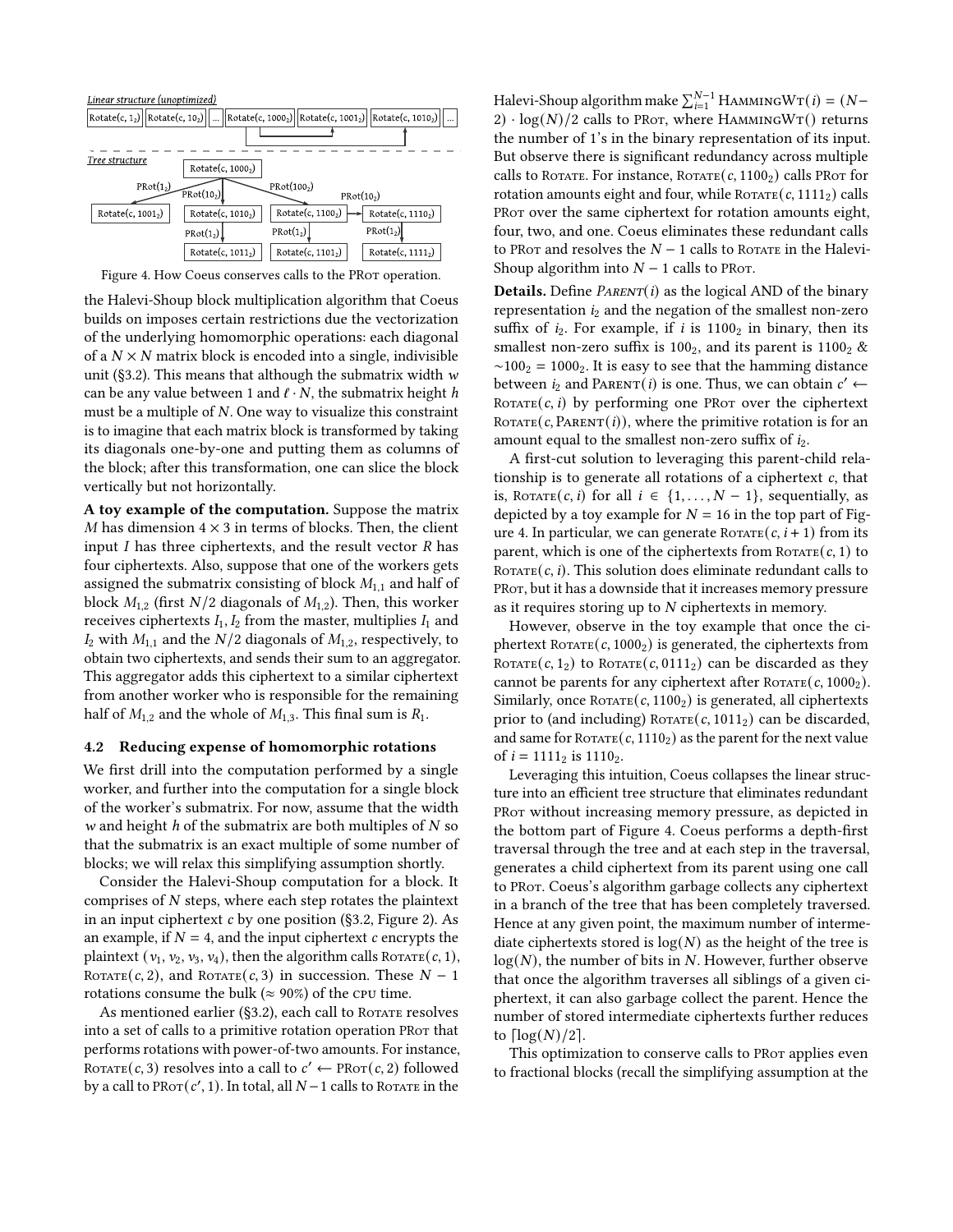beginning of this subsection) that contain  $d < N$  adjacent diagonals and require performing up to d consecutive rotations. The computation for d diagonals maps to generating a subtree of the overall tree.

Cost savings. The original Halevi-Shoup algorithm applied to a  $(m \cdot N) \times (\ell \cdot N)$  dimension matrix makes  $m \cdot \ell \cdot N$  calls to the SCALARMULT and ADD homomorphic operations ([§3.2\)](#page-3-2), and  $m \cdot \ell \cdot \sum_{i=1}^{N-1} \text{HAMMINGWT}(i) = m \cdot \ell \cdot (N-2) \cdot \log(N)/2$ calls to PRor. Coeus's optimization reduces the calls to the expensive PRot to  $m \cdot \ell \cdot (N-1)$ —an improvement by a factor of  $\approx \log(N)/2$ .

#### <span id="page-7-0"></span>4.3 Amortizing rotations across blocks

This subsection zooms out of block-level savings, and considers the entire submatrix at a worker ([§4.1\)](#page-5-2). Having potentially many matrix blocks to process raises a natural question: can we amortize the overhead across blocks? It turns out that the cost of rotations can be amortized.

As with the last subsection, we begin by making a simplifying assumption that the width  $w$  and height  $h$  of the submatrix are multiples of  $N$ ; we will relax this assumption towards the end of this subsection.

Consider the computation imposed by the Halevi-Shoup algorithm on a set of matrix blocks that are vertically aligned in the submatrix: that is, the blocks  $\{M_{i,j}\}$  for a fixed j and different values of  $i$  (up to  $h/N$  values of  $i$ , which is the number of vertically-stacked blocks in a submatrix of height h). First, these blocks are multiplied by the same input ciphertext: the *j*-th ciphertext  $I_i$  in the client input vector *I*. Second, when these blocks are multiplied by  $I_i$ , the Halevi-Shoup algorithm produces the same sequence of rotations for each block: ROTATE $(I_i, 0)$ , ROTATE $(I_i, 1)$ , ..., ROTATE $(I_i, N-1)$ .

Coeus eliminates this redundancy in rotations by reordering homomorphic operations. If Coeus were to process each of the vertically-aligned blocks independently, then it would perform a computation structured as: for each of the  $h/N$ blocks, perform a sequence of  $N$  ROTATE,  $N$  SCALARMULT, and  $N$  ADD. Instead, Coeus restructures this computation along the diagonals of the blocks: for each of the N diagonals, perform one ROTATE followed by  $h/N$  SCALARMULT's and  $h/N$ App's for the  $h/N$  blocks.

This optimization extends to fractional blocks that are vertically aligned and contain  $d < N$  diagonals each. These diagonals are multiplied by consecutive d rotations of the same input ciphertext. Thus, the homomorphic operations can be reordered as before to amortize the costs of rotation.

Cost savings. Let  $h$  be the height of the submatrix and  $w$ be its width. Then, the submatrix has  $f = (h/N) \cdot \lfloor w/N \rfloor$ full blocks and  $t = (h/N) \cdot (w - N \cdot \lfloor w/N \rfloor)$  diagonals in the fractional blocks. Without the optimization presented in this subsection, Coeus would make  $f \cdot N + t$  calls to each of SCALARMULT, ADD, and PROT. With the optimization, the number of calls to PRor reduces by a factor of  $h/N$ .

#### <span id="page-7-1"></span>4.4 Setting submatrix dimensions optimally

So far, we have discussed the matrix-vector product while keeping submatrix dimensions abstract: width w and height h. But, how should these values be set?

A strawman design is to partition the matrix into submatrices by using a strategy that is commonly used for plaintext matrix-vector multiplication. In plaintext multiplication, the compute time to process a submatrix is proportional to the area of the submatrix—and does not depend on the shape of the submatrix. This performance characteristic leads to a common strategy of breaking up the matrix into square submatrices [\[73,](#page-17-28) [93\]](#page-18-3).

However, for Coeus, this strategy is sub-optimal as the compute time to process a submatrix depends on the shape of the submatrix: taller (but less wide) submatrices have lower compute overhead due to the amortization of rotations ([§4.3\)](#page-7-0). A downside of making submatrices less wide, however, is the increase in aggregator overhead to combine results from each worker. Thus, one needs to find a submatrix shape that minimizes the total time to compute the matrix-vector product considering both per-worker and across-worker work.

We first present an analytical model for the time to compute the matrix-vector product. This model has limitations and makes several simplifying assumptions, and thus cannot be directly used, but serves as a tool to understand the system behavior. We then use this analytical model to present Coeus's empirical method to determine the submatrix shape.

Analytical model. Our goal is to minimize the total time for computing the matrix-vector product. This time is the sum of three components,  $t_{\text{distribute}}$ ,  $t_{\text{compute}}$ , and  $t_{\text{aggregate}}$ , which correspond to the times for the three stages of computation: distributing inputs from the master to the workers, processing each submatrix parallelly at the workers, and aggregating worker outputs ([§4.1,](#page-5-2) Figure [3\)](#page-5-1).

The first component  $t_{distribute}$  is the sum of the time for copying rotation keys RK from the master to each worker, and copying parts of the input vector  $I$  as needed to the workers. If the total number of workers is  $n_{works}$ , and the time to transfer one copy of RK out of the master is  $t_{key\_transfer}$ , then the total time for the copying of keys is  $n_{works} \cdot t_{key\_transfer}$ . For the remaining cost of copying parts of the input vector I, observe that for a submatrix of width  $w$ , a worker needs  $\lceil w/N \rceil$  ciphertexts. Thus, if  $t_{ct}$  transfer is the time to transfer one ciphertext, the total time for input distribution phase is

$$
t_{distribute} = n_{works} \cdot (t_{key\_transfer} + \cdot \lceil w/N \rceil \cdot t_{ct\_transfer}). \quad (1)
$$

The second component of the total time,  $t_{compute}$ , is the time taken by a worker to process its submatrix. This time follows from the number of per-worker homomorphic operations executed. This number was analyzed in the previous subsection ([§4.3\)](#page-7-0). If  $t_{add}$ ,  $t_{mult}$ , and  $t_{rot}$  are the times to perform one homomorphic SCALARMULT, ADD, and PROT, then

<span id="page-7-2"></span>
$$
t_{compute} = (h \cdot w) / N \cdot (t_{mult} + t_{add}) + w \cdot t_{rot}. \tag{2}
$$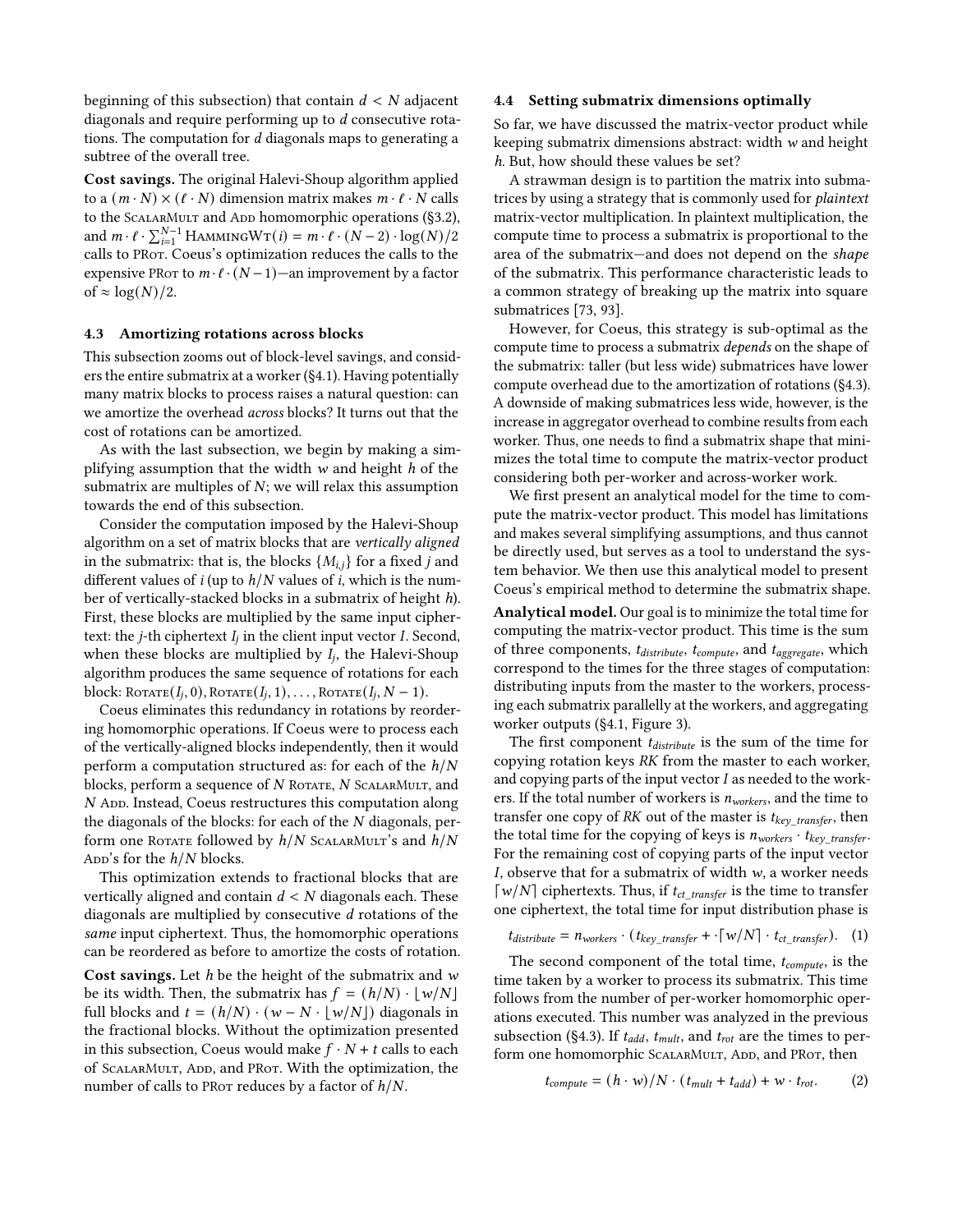Finally, the aggregation time  $t_{aggregate}$  equals the sum of the times to transfer intermediate ciphertexts from workers to the aggregators, and the time each aggregator takes to add the ciphertexts. The former equals  $m \cdot \left[ \frac{(\ell \cdot N)}{w} \right] \cdot t_{ct\_transfer}$ , and the latter equals  $m \cdot \left[ (\ell \cdot N)/w \right] \cdot t_{add}/n_{agg}$ , where *m* is the number of blocks across the height of the original matrix  $M$ , and  $n_{agg}$  is the number of aggregators. The rationale is that the matrix has  $[(\ell \cdot N)/w]$  vertical partitions (recall that matrix dimensions are  $(m \cdot N) \times (l \cdot N)$ , and each generates m ciphertexts. Thus,

$$
t_{aggregate} = m \cdot \left[ (\ell \cdot N) / w \right] \cdot (t_{ct\_transfer} + t_{add} / n_{agg}). \tag{3}
$$

Observe that  $t_{distribute}$  and  $t_{compute}$  depend linearly on the value  $w(h \cdot w)$  in Equation [2](#page-7-2) is the area of each submatrix and is fixed depending on the total area of  $M$  and  $n_{works}$ ). Thus, wider submatrices increase input distribution and computation time. In contrast,  $t_{aggregate}$  depends inversely on w, and reduces with the width of the submatrix. Due to these opposing forces, the total time is a convex function of w.

Ideally, we would like to derive an optimal value for  $w$  (the lowest point of the convex function) that would minimize the total time. However, there are two issues. First, the model uses uniform values for network transfer times for both keys and ciphertexts that do not account for load, network conditions, and the topology in which workers and aggregators are connected. Second, the total time function is not continuous and differentiable. Hence, in Coeus we develop an empirical method to determine the submatrix width value.

Coeus's empirical method. One tempting option is to configure and deploy a prototype of Coeus for all possible values of w and measure the total time to compute the matrix-vector product. But observe that the total time is a convex function. Thus, we can perform a more efficient directional search inspired by gradient descent in machine learning [\[43\]](#page-16-31). Coeus starts by measuring the time for any value of  $w$ , say  $w_{start}$ ; then takes a step in an increasing or decreasing direction of  $w$  and measuring the time for a new value of  $w$ ; then, if the time decreases, it continues in the same direction; otherwise, it goes back to  $w_{start}$  and takes a step in the opposite direction. Coeus repeats this process until steps in both directions increase time. Besides following this search approach, Coeus explores only select values of  $w$  such that either  $N$ is divisible by w, or  $\ell \cdot N$  is divisible by w (when  $w > N$ ). These constraints allow Coeus to more easily deal with the boundary conditions due to the ceil function.

# <span id="page-8-0"></span>5 Implementation details

**Query-scorer.** Coeus's query-scorer ([§2\)](#page-1-1) is written in  $\approx$ 2200 lines of C++. Its main piece is a distributed implementation of Coeus's secure matrix-vector product ([§4\)](#page-5-0) that uses the state-of-the-art Microsoft SEAL library [\[75\]](#page-17-26) for BFV homomorphic encryption. Recall that the BFV scheme has three parameters: the bound  $p$  on each component of the plaintext

vector, the dimension  $N$  of this vector, and the bound  $p'$  on each component of the ciphertext vector ([§3.2\)](#page-3-2). We set  $p$  as a 46-bit prime (0x3FFFFFF84001), p′ as a product of three 60 bit primes {0xFFFFFFFFFFD8001, 0xFFFFFFFFFFE8001, and  $\overrightarrow{O}$  AFFFFFFFFFFFFC001}, and N as  $2^{13}$ . These values provide 128-bit security [\[10\]](#page-16-26). Furthermore, they satisfy the constraint  $p \gg p$  such that the query-scorer can perform the required number of homomorphic operations for the large tf-idf matrix while staying within the noise budget ([§3.2\)](#page-3-2).

tf-idf matrix preparation and encoding. The query-scorer converts a document library into a tf-idf matrix ([§3.1\)](#page-3-0) using the Gensim Python library for natural language processing [\[1,](#page-15-1) [70\]](#page-17-29). The query-scorer must also encode the tf-idf matrix into plaintext vectors in the BFV scheme ([§3.3\)](#page-4-0). One way to perform this encoding is to map each matrix element individually into a single component (of size  $log(p)$ ) of the plaintext vector. However, this method is wasteful as  $p$  is a 46bit prime and tf-idf values are within a small range. Instead, Coeus uses the standard ideas of quantization [\[40\]](#page-16-32) and input packing [\[6,](#page-15-2) [45\]](#page-16-33) to map multiple (three in our prototype) matrix elements into a single component of the plaintext. For example, if  $a_1$ ,  $b_1$ , and  $c_1$  are the beginning elements of the first three rows of the tf-idf matrix, then Coeus first quantizes each one to one of 2<sup>10</sup> levels, and then packs them into the value  $a_1 \cdot d^2 + b_1 \cdot d + c_1$  made of three "digits" of size log  $d = 15$ bits each. As long as the number of keywords in user queries is less than  $2^5$ , this arrangement ensures that additions of packed values happen digit-wise without overflow.

Metadata and document providers. Coeus's metadata and document provider are written in ≈1200 and ≈1000 lines of C++, respectively. Underneath, the metadata-provider contains our implementation of the multi-query PIR protocol of Angel et al. [\[12\]](#page-16-17), which in turn builds on the state-of-the-art SealPIR PIR library [\[2\]](#page-15-3). Meanwhile, the document-provider directly uses the SealPIR library (which, by default, provides single-retrieval capability). Both the metadata and document provider use a master-worker architecture for the PIR server, where the master receives client request and distributes work to the workers. Similarly, both providers configure SealPIR to provide 128-bit security. Finally, the document-provider implements the first-fit-decreasing bin packing algorithm to pack the set of variable-sized documents into a PIR library with equal-sized objects ([§3.3\)](#page-4-0).

### <span id="page-8-1"></span>6 Evaluation

Our evaluation focuses on highlighting Coeus's latency for a user request, Coeus's resource overheads (cpu, network, and dollars) for both its server and clients, and the benefits of Coeus's techniques in reducing these overheads. A summary of our main results is as follows:

• For a corpus of 5M documents from English Wikipedia and a dictionary with 65,536 keywords, Coeus's latency is 2.81 s, 0.55 s, and 0.54 s for its three protocol rounds of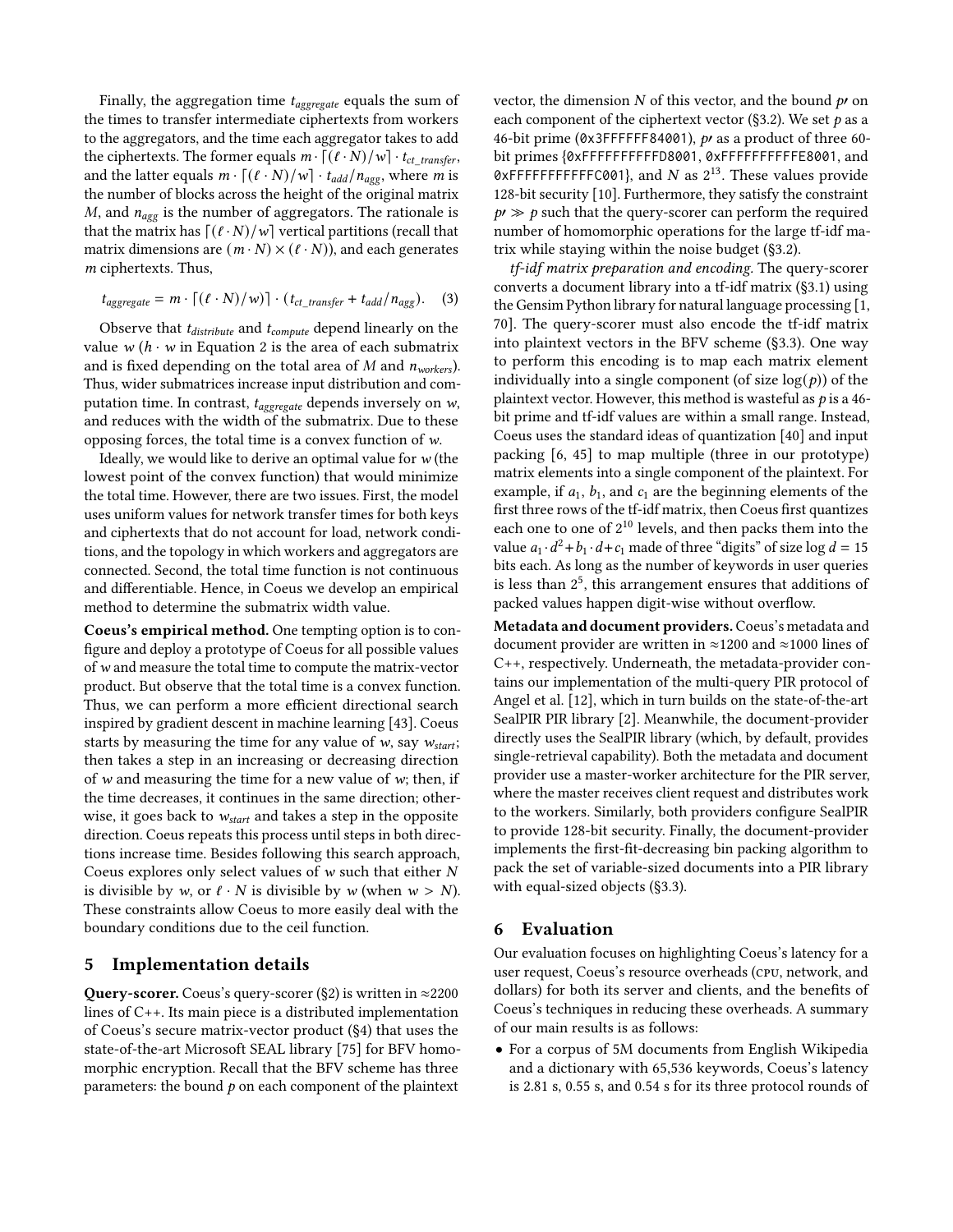query-scoring, metadata-retrieval, and document-retrieval ([§2.1\)](#page-1-0). For the same configuration, a baseline system with two rounds incurs a total latency of 93.9 seconds.

- For 5M documents and 65,536 keywords, Coeus's resource consumption (cpu and network) is substantial. However, when converted to a dollar amount, this cost is 6.5 cents per request. In contrast, the baseline costs 1.62 dollars.
- Both system-level design techniques ([§2.1,](#page-1-0) [§3.3\)](#page-4-0) and optimizations to secure matrix-vector product ([§4.2–](#page-6-0)[§4.4\)](#page-7-1) significantly improve Coeus's performance.

Baselines. We compare Coeus to two baseline systems. B1 composes the secure matrix-vector product construction of Halevi and Shoup for query-scoring with PIR (specifically, SealPIR [\[2\]](#page-15-3)) for document retrieval to form a two-round protocol ([§2.1,](#page-1-0) [§3.3\)](#page-4-0). B2 improves on B1 by incorporating Coeus's technique of splitting the document retrieval round into separate rounds for metadata and document retrieval ([§3.3\)](#page-4-0). Notably, both B1 and B2 apply the Halevi-Shoup algorithm for query-scoring to the tf-idf matrix block-by-block, and distribute this computation onto a cluster of machines by assigning square, equal-sized submatrices to each worker machine. The difference between B2 and Coeus is the improvements to secure-matrix vector product ([§4.2–](#page-6-0)[§4.4\)](#page-7-1).

Dataset. Our seed corpus is an English Wikipedia articles dump from Feb 1, 2021 [\[3\]](#page-15-4). It contains ≈6M articles. However, Coeus's topic modeling library Gensim [\[1,](#page-15-1) [70\]](#page-17-29) ([§5\)](#page-8-0) removes small re-directional articles, which leaves 4, 965, 789 articles. We form a keyword dictionary from these articles by picking keywords that have the highest idf (specificity) ([§3.1\)](#page-3-0).

Experiment configurations. We vary the number of documents (n) in the server's document library, the number of keywords in the dictionary, and the number of machines assigned to the server. To vary n, we sample documents from the seed corpus uniformly at random. This sampling dictates the size of the document library. For the baseline B1, we pad each sampled document to the size of largest document in the set of sampled documents. In contrast, for B2 and Coeus, we pack (concatenate) smaller documents before padding ([§3.3\)](#page-4-0). Each document's metadata is 320 bytes, which includes 255 bytes of title [\[5\]](#page-15-5), and 40 bytes of a short description [\[4\]](#page-15-6), among other information such as the document's location in the (packed) document library in the case of B2 and Coeus ([§3.3\)](#page-4-0). For the baseline B1, we set  $K = 16$  as the number of documents the client retrieves in the second protocol round, while for B2 and Coeus,  $K$  equals the number of documents for which the client receives metadata in the second protocol round. Finally, we set the number of tf-idf matrix columns equal to the number of keywords, and the number of rows of the matrix equal to  $\lceil n/3 \rceil$  after taking into account tf-idf matrix preparation from the document data ([§5\)](#page-8-0).

Testbed. We run Coeus's server and a client over a set of machines in the US East (Ohio) AWS EC2 data center. Each component of the server (query-scorer, metadata-provider, and

<span id="page-9-0"></span>

Figure 5. User-perceived latency for Coeus's query-scoring round. n is the number of documents in the document library. The number of keywords is set to 65,536.

document-provider) uses one machine of type c5.24xlarge (96 vcpu, 192 GiB RAM, and 25 Gbps network bandwidth) to host its master, and a variable number of machines of type c5.12xlarge (48 vcpu, 96 GiB RAM, 12 Gbps network bandwidth) to run its workers. For the query-scorer, we also run an aggregator on each of the worker machines. The client uses a single vcpu of a machine of type c5.12xlarge.

#### 6.1 Latency performance of Coeus

We first focus on the query-scoring round of Coeus's protocol as it is different for Coeus and both the baselines, and then on the other two rounds (metadata and document retrieval), which are different for Coeus and only the B1 baseline.

Coeus versus the baselines for query scoring. Figure [5](#page-9-0) shows the user-perceived latency of Coeus and the baselines for their query-scoring round, while keeping the number of keywords fixed to 65,536 but varying both the number of documents n in the document library and the number of worker machines for the query-scorer. Coeus's latency is, in general, much lower than the baseline latency. For example, for 5M documents and 96 machines, Coeus's latency is 2.8s, while the baseline's latency is 63.4s, which is 22.6× higher. These improvements are due to Coeus's optimizations to secure matrix-vector product that fundamentally reduce, and efficiently distribute, the server's work ([§4.2–](#page-6-0)[§4.4\)](#page-7-1). We will evaluate these optimizations individually in [§6.3.](#page-11-0)

Variation with the number of machines. The latency of query-scoring initially decreases with the number of machines for the query-scorer, then reaches an inflection point, and then increases with more machines. This trend is most clear to see for Coeus when  $n = 1.2M$ : the latency is 1.75s for 32 machines, decreases to 1.60s for 64 machines, and then increases to 1.68s for 96 machines. The reason is that although the per-machine compute time decreases with an increase in the number of machines due to a reduction in the size of the submatrix assigned to a machine, the overhead of aggregating intermediate outputs increases ([§4.4\)](#page-7-1). Thus, adding more machines does not necessarily improve latency. (For  $n = 300K$  and  $n = 5M$ , the curves for Coeus are to the right and left of the inflection point, respectively.)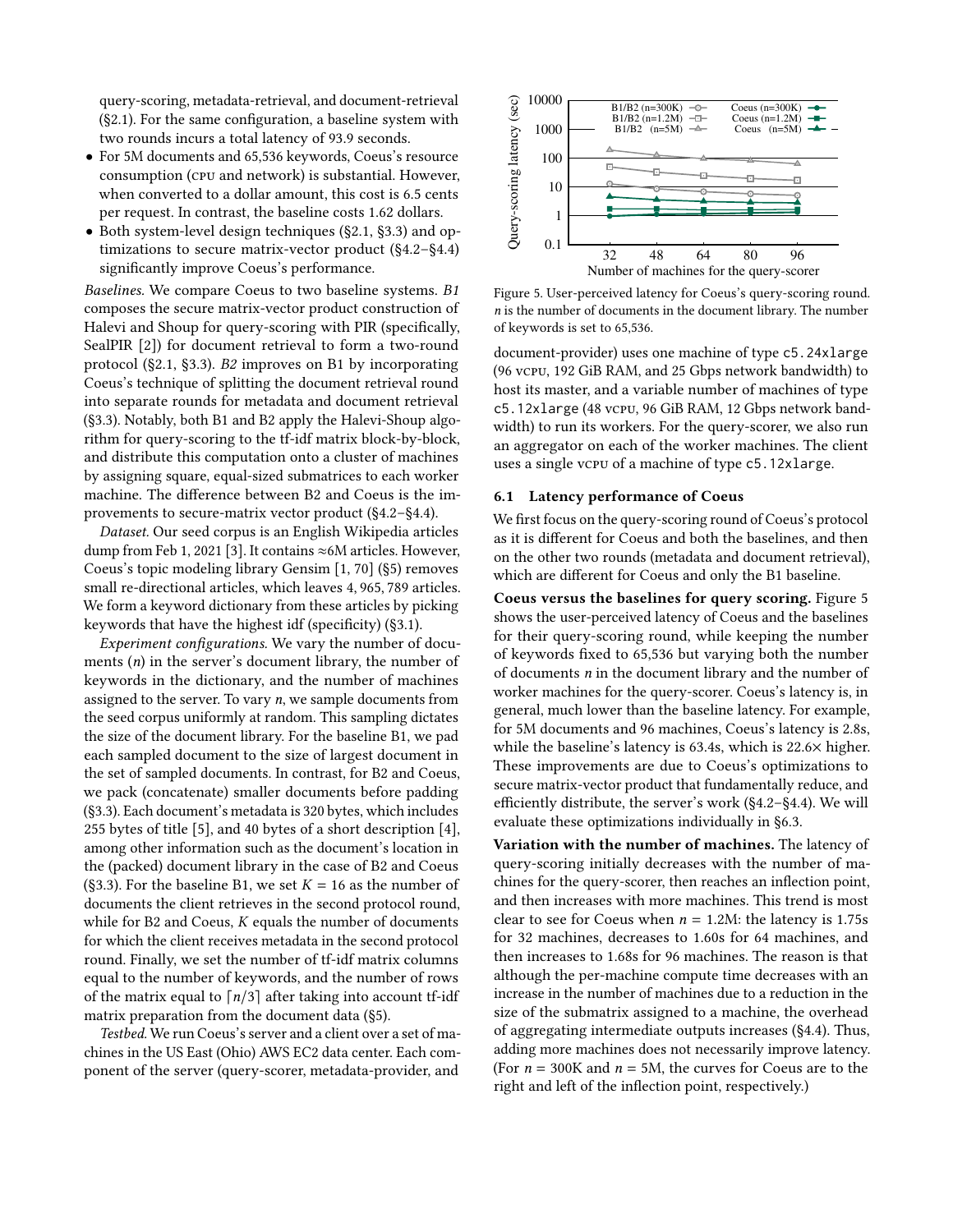<span id="page-10-0"></span>

Figure 6. User-perceived latency for Coeus's query-scoring round with the number of keywords. The number of documents is set to 5M, and the number of machines for the query-scorer is 96.

Variation with the number of documents. Coeus's latency for query-scoring increases with the number of documents, but not linearly. This is due to the amortization of the cost of Rotate operations across matrix blocks ([§4.3\)](#page-7-0). For instance, for 32 server machines, latency for Coeus grows from 0.97s for 300K documents to 1.75s for 1.2M documents an increase of 1.8×. In contrast, the corresponding latency for the baselines increases from 12.8s to 49.7s (an increase of 3.88×). This linear growth for the baselines is expected as they perform the secure matrix-vector product block-byblock, without any amortization of costs across blocks.

Variation with the number of keywords. Figure [6](#page-10-0) shows how Coeus's query-scoring latency changes with the number of keywords when  $n = 5M$  and the query-scorer runs over 96 worker machines. Coeus's latency increases linearly with the number of keywords with a slope smaller than one. For instance, it increases by  $4.1\times$  from 1.5s to 6.1s when the number of keywords increase by  $16\times$  from  $2^{14}$  to  $2^{18}$ . The reason the latency does not increase sixteen times (even though the matrix increases by that factor) is that Coeus readjusts submatrix dimensions to make submatrices taller, which reduces server's work by further amortizing the cost of Rotate operations ([§4.4,](#page-7-1) [§4.3\)](#page-7-0). In contrast, the baseline latency increases with a slope of  $\approx$  1 as the baseline secure matrix-vector product computation time increases linearly with the width of the matrix.

Latency for metadata and document retrieval. Figure [7](#page-10-1) shows user-perceived latency for Coeus and the baselines for the rounds of metadata-retrieval (if applicable) and documentretrieval. (For completeness, the figure also shows queryscoring latency from Figure [5.](#page-9-0))

The baseline B1 does not have an explicit metadata-retrieval round. It uses 48 worker machines to retrieve metadata and data together for  $K = 16$  documents. This choice of 48 machines is based on parameters for SealPIR and the size of the document library. For instance, SealPIR's multi-retrieval scheme requires partitioning the document library into a number of buckets that is a multiple of K. We choose 48 buckets and assign each bucket to a distinct worker machine.

<span id="page-10-1"></span>

Figure 7. User-perceived latency for Coeus (C) and the baseline systems (B1 and B2) with a varying number of documents  $(n)$  in the document library. The number of keywords is 65,536. The text provides details of the machines for these experiments.

In contrast to B1, the baseline B2 and Coeus have an explicit metadata-retrieval round. We configure these systems to use 6 worker machines for the metadata-provider and 38 machines for the document-provider. Again, these choices are based on SealPIR parameters and the size of the metadata and document libraries. For instance, the largest object after document packing is 142.5 KiB, which encrypts into 38 BFV ciphertexts in SealPIR, where each is processed in parallel.

Coeus's (and B2's) separation of metadata retrieval from document retrieval significantly improves latency over B1. For example, for  $n = 5M$ , B1 takes 30.5s, while Coeus takes 0.55s for metadata retrieval and 0.54s for document retrieval. This gain is for two reasons. First, B1 retrieves  $K = 16$  documents each of size 140.7 KiB privately from a document library via multi-retrieval PIR, whereas Coeus retrieves a single document and 320 byte metadata for each of the K documents. Second, B1's document library is much larger than Coeus's: 670.8 GiB versus 13.1 GiB. This is because B1 pads each document in its library to the size of the largest document (140.7 KiB), whereas Coeus packs multiple smaller documents into 96,151 objects each of size 142.5 KiB ([§3.3\)](#page-4-0).

Summary. Coeus's latency is dominated by that of queryscoring. Further, Coeus's techniques are effective: the decoupling of metadata from document retrieval reduces latency from 93.9s to 63.5s for 5M documents and 65,536 keywords, and the optimizations to secure matrix-vector product further reduce this latency to 3.9s (an improvement of 24×).

#### 6.2 Resource overheads of Coeus

This section explores the overhead Coeus imposes on clients and estimates the combined overhead in terms of dollars.

Client-side overhead. Figure [8](#page-11-1) shows client-side cpu time, network upload, and network download for Coeus and the baselines with a varying number of documents  $(n)$  in the server's document library. Coeus's network overhead is substantial and thus Coeus requires significant download bandwidth at the client. This is because the query-scoring response contains a score for each document, and thus grows with the number of documents ([§2.1,](#page-1-0) [§3.3\)](#page-4-0). Meanwhile, the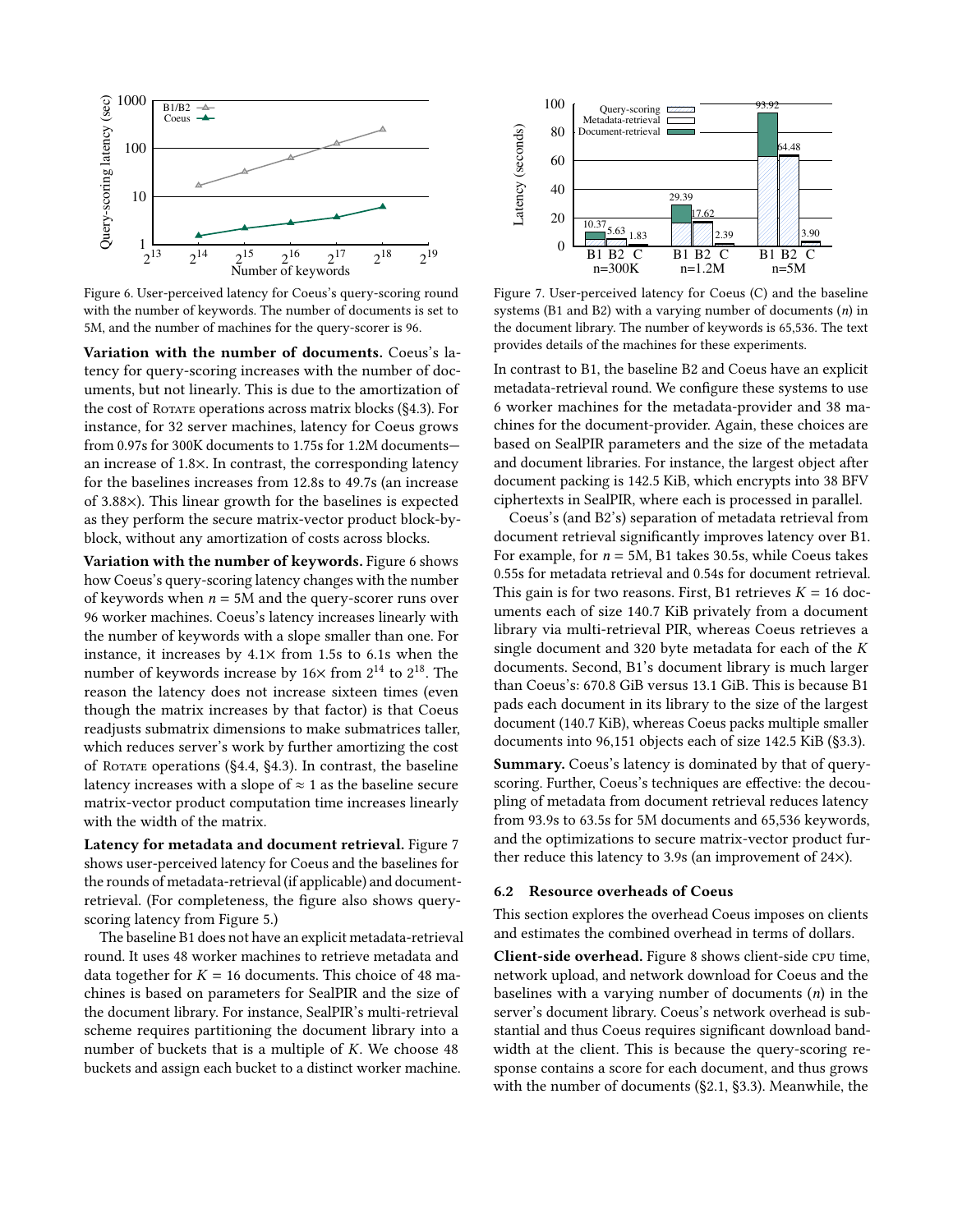<span id="page-11-1"></span>

|                       | $n = 300K$ | $n=1.2M$ | $n=5M$ |
|-----------------------|------------|----------|--------|
| Client CPU (sec)      |            |          |        |
| B1                    | 4.04       | 4.43     | 5.54   |
| B <sub>2</sub> /Coeus | 0.34       | 0.61     | 1.64   |
| <b>Upload</b> (MiB)   |            |          |        |
| B <sub>1</sub>        | 12.29      | 12.29    | 17.89  |
| B <sub>2</sub> /Coeus | 14.31      | 14.31    | 14.31  |
| Download (MiB)        |            |          |        |
| B <sub>1</sub>        | 460.27     | 470.02   | 508.02 |
| B <sub>2</sub> /Coeus | 18.78      | 28.53    | 66.53  |

Figure 8. Client-side costs per request for Coeus and the baseline systems (B1 and B2) for a keyword dictionary with 65,536 keywords and a varying number of documents (n).

upload bandwidth does not change with  $n$ , as (a) the length of the input vector to query-scoring depends on the number of keywords (and not on the number of documents), and b) the size of the inputs to PIR (specifically, SealPIR) follows a step function and changes only for a value  $n > 16M$ .

Coeus's overheads, particularly the network downloads, are significantly lower than that of the baseline B1. The reason is that B1 privately downloads  $K = 16$  documents while Coeus retrieves a single object and K smaller metadata.

Dollar cost. We convert both the network and the serverside resource overhead to a dollar amount. For the former, we use a network pricing model of \$0.05 per GiB, which is Amazon's price for bulk network downloads (Amazon does not charge for uploads) [\[77\]](#page-17-30). For the server's cost, we multiply the machine rent for Amazon EC2 (c5.12xlarge and c5.24xlarge machines cost \$0.744 and \$1.488 per hour, respectively [\[76\]](#page-17-31)) with the number and type of machines we use and the time for which we use them to service a request.

For Coeus, the per-request dollar cost for the configuration of 5M documents and 65,536 keywords is 6.5 cents, of which 5.9 cents is due to query-scoring. The baseline B2 increases this cost to 1.29 dollars, of which 1.28 dollars is due to query scoring. Further, B1 increases this cost to 1.62 dollars, where the additional 34 cents is due to the more expensive document retrieval. Thus, Coeus's improvements take oblivious document ranking and retrieval a level up in affordability.

#### <span id="page-11-0"></span>6.3 Performance of secure matrix-vector product

A major part of Coeus's gain over the baselines is courtesy of the improvements to secure matrix-vector product ([§4\)](#page-5-0). This section zooms into the performance of this primitive in isolation. We first focus on a matrix that fits into a single machine, and then on Coeus's distributed implementation over a cluster of machines. The results also shed light on when Coeus's construction could be beneficial to other applications.

Single machine performance. We run the server component of the secure matrix-vector product on a single CPU of an AWS machine of type c5.12xlarge. We compare (a) the baseline Halevi-Shoup construction extended to process multiple blocks block-by-block, (b) this baseline plus Coeus's

<span id="page-11-2"></span>

Figure 9. Server cpu time to perform secure matrix-vector product.

first optimization ([§4.2\)](#page-6-0) to reduce the overhead of rotations (Coeus-opt1), and c) this previous variant extended with Coeus's technique ([§4.3\)](#page-7-0) to amortize rotation time across blocks (Coeus-opt1-opt2).

Figure [9](#page-11-2) shows the cpu time to compute the product. Each block is of dimension  $N \times N$ , where  $N = 2^{13}$ , and new blocks are added vertically on top of existing blocks.

Coeus-opt1 reduces computation time by a constant factor of  $\approx$  4.4× relative to the baseline. This reduction in time is due to the constant  $log(N)/2 = 6.5$  factor savings in the time for the ROTATE operations  $(§4.2)$  $(§4.2)$ . Coeus-opt1-opt2 further reduces overhead by amortizing the cost of rotations across blocks ([§4.3\)](#page-7-0). For instance, for the baseline Halevi-Shoup construction, increasing the number of blocks from one to sixty-four increases time linearly from 75s to 4,834s (an increase of 64.4×), but for Coeus-opt1-opt2, the time increases from 17.1s to 74.2s (a factor of 4.34). Overall, for the data point with 64 blocks, the baseline Halevi-Shoup construction takes 4,834s, Coeus's first variant (Coeus-opt1) reduces that time to 1,094s, and Coeus's version with both optimizations (Coeus-opt1-opt2) reduces time to 74.2s.

Multiple machine performance. Coeus distributes secure matrix-vector product computation efficiently onto a cluster of machines, by optimally shaping the submatrices for the worker nodes ([§4.4\)](#page-7-1). We compare Coeus's performance with and without this optimization. We run the server component of the secure matrix-vector product over a cluster of 64 machines of type c5.12xlarge while utilizing all CPUs on each machine. We measure the wall-clock time for the computation while varying the submatrix width.

Figure [10](#page-12-1) shows the wall-clock time for various phases of secure-matrix vector computation (input distribution from the master to the workers, processing of submatrices at all worker nodes, and the aggregation of intermediate outputs generated by the workers) for an example matrix with  $2^{20}$  $\overline{\rm{c}}$  rows and 2 $^{\rm 16}$  columns. The figure also shows the end-to-end (total) time measured by the client.

Overall, the total time curve is convex: the time is higher than its lowest value when submatrices are either too thin (left side of the x-axis) or too wide (right side of the x-axis). This convex shape is due to two competing forces. On the one hand, the time to process the submatrices increases with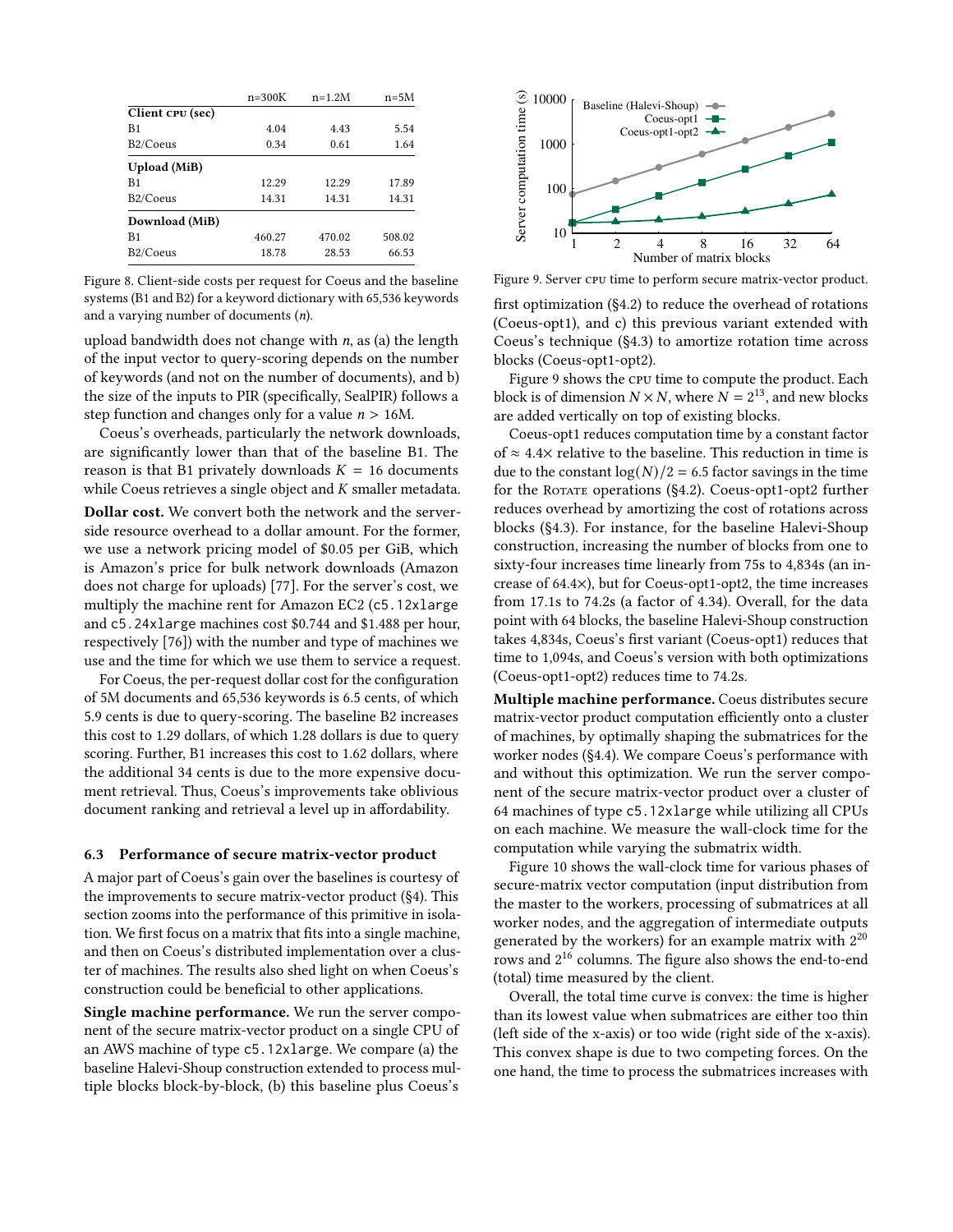<span id="page-12-1"></span>

Figure 10. Wall-clock time for various phases of computation of Coeus's secure matrix-vector product: input distribution, computation at the workers, and aggregation of intermediate results. The curve labeled "total" is the end-to-end time measured at a client.

width due to a reduction in the amortization of ROTATE cost. (The time for input distribution also increases with width but slowly.) On the other hand, the cost of aggregation decreases with width. Coeus balances these two forces by finding and setting the optimal width for the submatrices ([§4.4\)](#page-7-1). Indeed, if Coeus had used the solution of square submatrices, then its time would be 4.76s (the point with width of  $2^{15}$ ) rather than 2.46s (width of  $2^{12}$ )—an improvement of 1.93 $\times$ .

The above experiment clarifies that statically setting square submatrices is suboptimal. But could we statically set submatrices to a rectangular shape and get most of the benefit provided by Coeus's scheme? This question is especially compelling as the total time curve (Figure [10\)](#page-12-1) changes slowly around the optimal point of  $2^{12}$  width. Thus, as a concrete example, could one always set submatrix width to  $2^{12}$ ?

To answer this question, we rerun the experiment above for three different matrix dimensions: 1M rows and 64K columns, 1M rows and 16K columns, and 256K rows and 16K columns. Figure [11](#page-12-2) shows the results. The inflection (optimal) point differs significantly—4096, 1024, and 512, respectively for the three dimensions. Further, statically picking either of these widths is detrimental for the other configurations. For instance, if we pick 4096 as the submatrix width, then Coeus would incur 41% more latency (1.47s instead of 1.04s) relative to the optimal point for the matrix with 256K rows and 16K columns. On the other hand, picking a submatrix width of 512 will be optimal for this matrix with 256K rows and 16K columns but increase latency by 16% for the matrix with dimensions 1M rows and 16K columns. In general, the optimal point depends on various factors such as matrix dimensions, machine performance characteristics, and network connectivity between machines. Besides, these factors change over time due to updates to the document library and upgrades to the infrastructure.

#### <span id="page-12-3"></span>6.4 Comparison of Coeus to a non-private baseline

We implemented a tf-idf based system that does not hide user query and the matched documents. This baseline implements a two-round protocol. In the first round, a client sends a

<span id="page-12-2"></span>

Figure 11. Wall-clock time for Coeus's secure matrix vector product protocol over 64 machines for different matrix dimensions and varying submatrix widths.

query to the server in plaintext. The server computes the tf-idf scores for each document and returns metadata for the top  $K = 16$  documents. In the second round, the client selects one document from the top-K and retrieves it from the server. With 5M documents and 65,536 keywords in the tf-idf matrix, and after distributing the server's workload over 48 machines of type c5.12xlarge, the end-to-end latency experienced by a client is ≈90ms, which is 44× lower than Coeus. The dollar cost for a single query is 0.09 cents, 72× cheaper than Coeus.

Coeus is different to a non-private baseline also in terms of expressiveness of queries. It supports tf-idf-based ranking over a multi-keyword query, but not other forms of queries such as Boolean queries with AND, OR, and NOT operators, fuzzy queries that auto-correct words that are spelled incorrectly, and wildcard and regular expression queries that enable search for patterns. Supporting these queries in Coeus requires future research, though we note that limited query processing, e.g., checking for typographical errors for fuzzy queries, could be done at the client-side.

### <span id="page-12-0"></span>7 Related work

Searching over encrypted private data. Starting with the seminal work of Song et al. [\[80\]](#page-17-7), a large body of literature has focused on searching on encrypted private data held at a remote server (we refer the reader to surveys and recent papers on this problem [\[20,](#page-16-4) [24,](#page-16-5) [29,](#page-16-6) [30,](#page-16-34) [49,](#page-16-9) [91\]](#page-17-12)).

Two characteristics differentiate this problem from the problem Coeus addresses. First, this problem considers a scenario where the documents are owned by one or more users, while their storage is outsourced. Thus, the data owner can encrypt its documents using a symmetric encryption scheme (e.g., [\[27\]](#page-16-35)) or include an encrypted index that later helps with search. As noted earlier ([§1\)](#page-0-0), such encryption is not possible when data is public. Second, schemes in this category focus on searching rather than ranking. For example, a recent system DORY [\[29\]](#page-16-6) supports retrieval of documents exactly matching a keyword.

Ranking over encrypted private data. A body of literature extends the capability of searching on private encrypted data with the capability to rank the search results [\[8,](#page-16-3) [31,](#page-16-7) [48,](#page-16-8)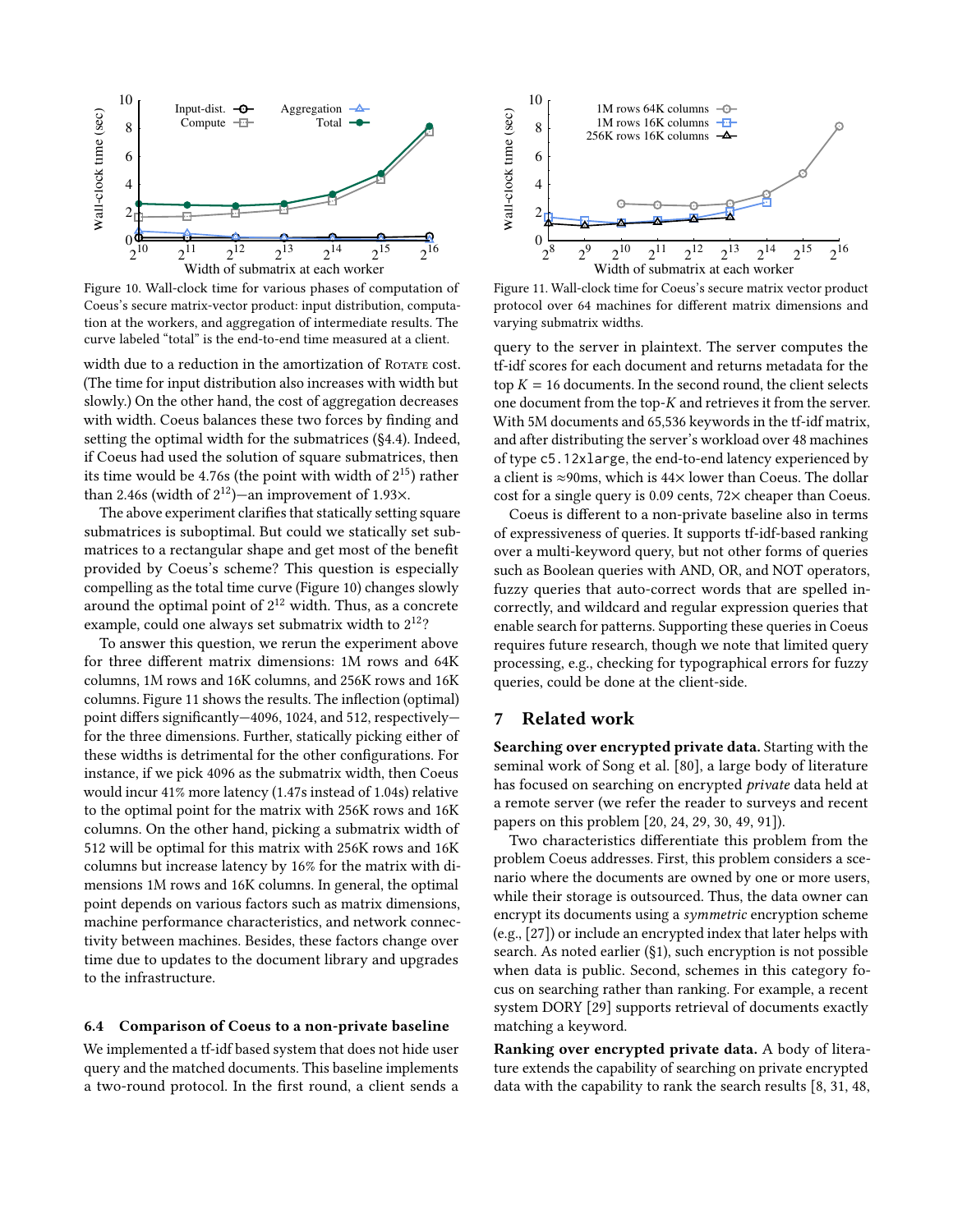[53,](#page-17-3) [57,](#page-17-4) [67,](#page-17-5) [67,](#page-17-5) [79,](#page-17-6) [82,](#page-17-8) [83,](#page-17-9) [88,](#page-17-10) [90,](#page-17-11) [94,](#page-18-0) [99\]](#page-18-1). Among these, the schemes of Yu et al. (two-round searchable encryption or TRSE) [\[99\]](#page-18-1) and Strizhov and Ray [\[82\]](#page-17-8) are related to Coeus.

Both these schemes support ranking using tf-idf over a two-round protocol that is similar to the two-round baseline B1 discussed and evaluated in this paper ([§2.1,](#page-1-0) [§6\)](#page-8-1). In the first round, a user sends a homomorphically encrypted query to a remote server and learns relevance scores for each document. Then, in the second round, the user retrieves the top-K documents. Despite the similarities to B1, we compare Coeus to B1 rather than these existing schemes, for two reasons.

First, in these existing schemes, the tf-idf matrix is encrypted as the data is private and owned by a data owner. Thus, the remote server multiplies an encrypted matrix with an encrypted vector. In contrast, in the baseline B1 (and in Coeus), the matrix is in plaintext and only the vector is encrypted which results in cheaper server-side operations. Second, these existing schemes inefficiently compute the matrixvector product. TRSE uses the homomorphic encryption scheme of van Dijk et al. [\[87\]](#page-17-32) which has large parameters and lacks support for vectorized operations. Meanwhile, Strizhov and Ray's scheme uses the more efficient BGV scheme [\[22\]](#page-16-24) but computes the product naively by multiplying the vector with each matrix row. In contrast, B1 uses the state-of-the-art construction of Halevi and Shoup [\[46,](#page-16-15) [58\]](#page-17-18) ([§3.2\)](#page-3-2).

Searching over public data. PIR [\[26,](#page-16-11) [59\]](#page-17-14) and its extensions are designed for public data. Indeed, PIR in its basic form allows retrieval by index from a public library. With PIR-bykeywords [\[25,](#page-16-12) [37\]](#page-16-36), a user specifies a keyword and retrieves one of the documents that contains the keyword. Therefore, PIR-by-keywords is most applicable to a setting where keywords are unique, for example, key-value stores [\[13\]](#page-16-20). SQL-PIR [\[66\]](#page-17-33) and Splinter [\[89\]](#page-17-34) extend the PIR-by-keywords interface to support data retrieval using a subset of SQL. However, they do not support selective, oblivious aggregation across columns as in tf-idf scoring computations. Moreover, they assume non-colluding servers unlike Coeus which does not make such assumptions about the server ([§2.2\)](#page-2-1). Finally, private stream searching [\[19,](#page-16-13) [28,](#page-16-37) [68\]](#page-17-15) extends search to a stream of public documents such as Google News alerts [\[36,](#page-16-38) [65,](#page-17-35) [95–](#page-18-4) [98,](#page-18-5) [100\]](#page-18-6). But, as mentioned earlier ([§1\)](#page-0-0), these works do not consider ranking. In contrast to all these works, one can view Coeus as an extension to PIR that prefixes a ranking stage to the private document retrieval stage.

Other related work. Other approaches to searching or ranking privately include trusted execution environments (TEEs) such as Intel SGX [\[51,](#page-17-36) [55,](#page-17-37) [64,](#page-17-38) [78,](#page-17-39) [84\]](#page-17-40), anonymous communication systems such as Tor [\[85\]](#page-17-41), and obfuscation-based techniques that send dummy queries besides real queries [\[15,](#page-16-39) [32,](#page-16-40) [92\]](#page-18-7). These approaches are either orthogonal or do not provide strong guarantees: TEE-based solutions require trusting the manufacturer of the TEE, anonymous communication systems hide identity but reveal the personally identifiable

information (PII) in the query that can in turn reveal a user's identity [\[16\]](#page-16-41), and obfuscation-based techniques are heuristic in nature and thus susceptible to attacks that separate out real queries from dummy queries [\[15,](#page-16-39) [92\]](#page-18-7). In contrast to these solutions, Coeus hides the content of user queries (and not user identity), and does so provably by incorporating and refining advanced primitives from cryptography.

# 8 Summary and future work

Coeus, to our knowledge, is the first end-to-end system that supports oblivious ranked retrieval over large scale public data and an untrusted infrastructure. Prior approaches either did not support ranking or only managed private data. One can view Coeus as an extension to the PIR domain that efficiently supports ranking by exploiting standard tf-idf statistical methods. At Coeus's core is a new three round protocol that separates metadata retrieval from document retrieval ([§2.1,](#page-1-0) [§3.3\)](#page-4-0), and a novel secure and efficient matrix-vector product protocol ([§4\)](#page-5-0) based on the Halevi and Shoup method. This latter scheme, although designed primarily for oblivious document retrieval may be useful in other application contexts. Coeus demonstrates that oblivious ranked document retrieval, which up to now was practically impossible due its high overhead costs, has come to the realm of the possible. Our hypothetical, privacy conscious Ziv can now use Coeus to obliviously retrieve from Wikipedia, with its corpus of about 5 million documents, the history of any event of interest in under 4 seconds (rather than minutes) and at a cost of single digit cents (rather than dollars). Needless to say, this is not a panacea, but a significant improvement that paves the way for a practical future where privacy is within the reach of the masses.

In terms of further improvements, one avenue is to reduce the server-side compute overhead, which is still the main bottleneck. Here, accelerators such as GPUs may drive down costs for both secure matrix-vector product and PIR. The sparsity of the tf-idf matrix too presents an opportunity as it contains many zero entries. One can also consider concurrent queries and batch processing opportunities that are not applicable with a single query. Finally, besides performance, one can improve expressiveness by adding more types of queries such as fuzzy queries, as discussed earlier ([§6.4\)](#page-12-3).

> Coeus's source code is available at https://github.[com/ishtiyaque/Coeus\\_artifact](https://github.com/ishtiyaque/Coeus_artifact).

### Acknowledgments

We thank Dheeraj Baby, John Gilbert, our shepherd Jon Crowcroft, and the anonymous reviewers of SOSP 2021 for their feedback and insightful comments that helped improve this paper. This work is funded in part by DARPA under agreement number HR001118C0060 and NSF grants CNS-1703560 and CNS-1815733.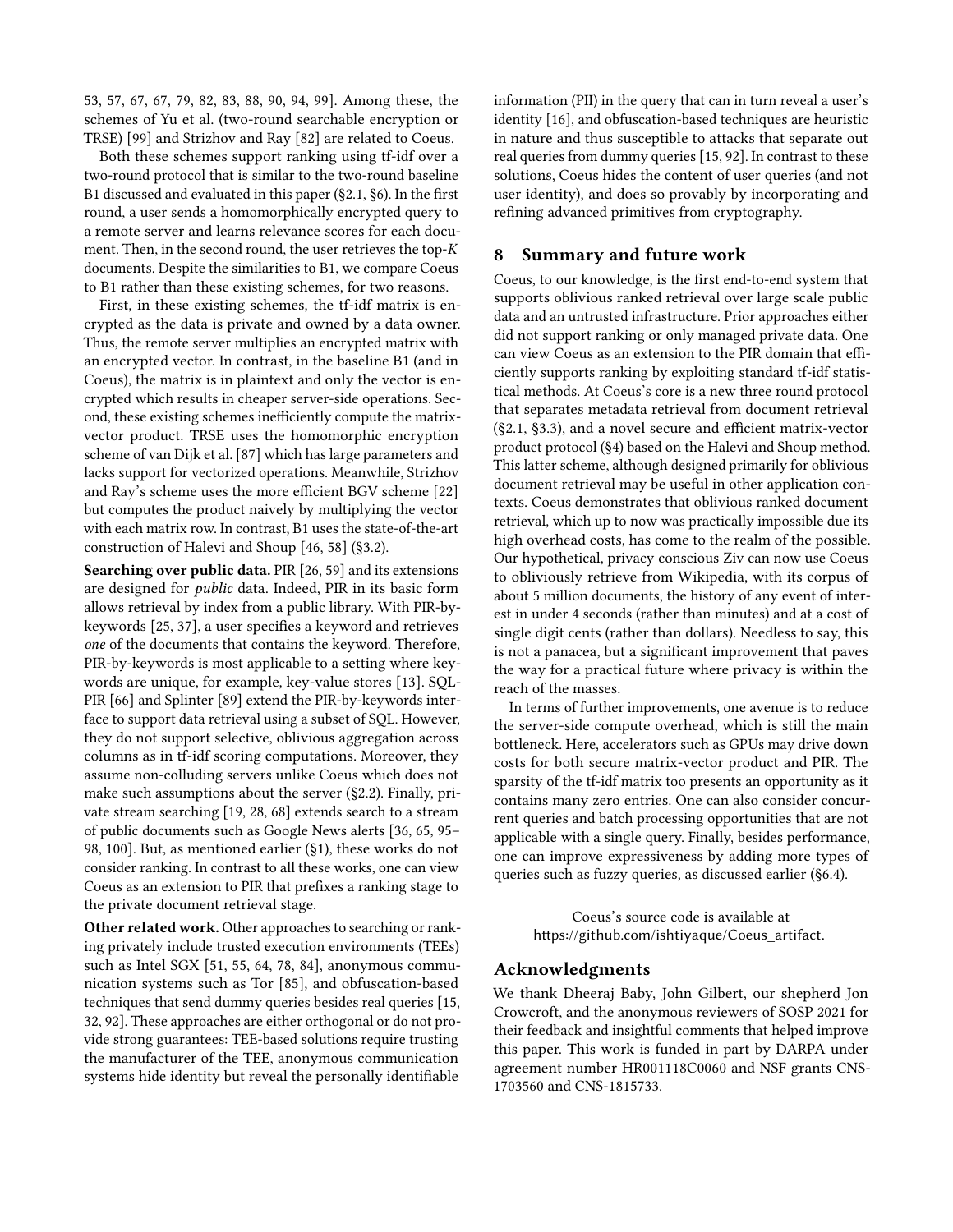### <span id="page-14-0"></span>A Security proof (not peer-reviewed)

This appendix is included to show that Coeus's protocol ([§3.3,](#page-4-0) [§4\)](#page-5-0) for oblivious document ranking and retrieval satisfies the notion of query privacy ([§2.2\)](#page-2-1), however readers should note that this section has not been peer-reviewed.

We first define an abstract protocol for oblivious document ranking and retrieval, then describe a cryptographic security game that captures the notion of query privacy, and finally show why an adversary cannot win this game with non-negligible probability when the abstract protocol is instantiated with Coeus's protocol ([§3.3\)](#page-4-0).

#### A.1 An abstract description of protocol

A protocol for oblivious document ranking and retrieval runs between a server and a client. The server begins with a data structure for scoring document relevance given a client query, a metadata library containing  $n$  metadata objects for  $n$  documents, and a document library that contains the  $n$ documents packed into  $n_{pkd}$  equal-sized objects, where a document does not span more than one object. Meanwhile, the client begins with a multi-keyword search query q. At the end of the protocol, the client receives one object in the document library.

This protocol consists of three algorithms: SQuery, MQuery, and DQuery.

SQUERY( $1^{\lambda}$ , DICT, q) takes as inputs a security parameter  $1^{\lambda}$ , a dictionary of keywords DICT, and a multi-keyword search query q, and outputs a query  $q_s$  for scoring relevance of q against all n documents in the server's document library.

MQUERY( $1^{\lambda}$ , n, { $idx_1, ..., idx_K$ }) takes as input a security parameter  $1^{\lambda}$ , an integer *n* that represents the number of objects in the server's metadata library, and a set of  $K$  indices whose values are between (and inclusive of) 1 and  $n$ , and outputs a query  $q_m$  that is suitable for retrieving objects in the metadata library whose indices are those in the set  $\{idx_1, \ldots, idx_K\}.$ 

DQUERY( $1^{\lambda}$ ,  $n_{bkd}$ , idx) takes as input a security parameter  $1^{\lambda}$ , an integer  $n_{\text{okd}}$  representing the number of objects in a suitable encoding of the document library, and an index whose value is between 1 and  $n_{pkd}$ , and outputs a query  $q_d$ for retrieving one of the objects from the document library.

The protocol proceeds in three rounds. In the first round, the client runs the SQUERY algorithm and sends  $q_s$  to the server. The server responds with an answer which consists of relevance scores for n documents in the server's document library. The client processes these scores to extract the value  $n$  and a set of  $K$  indices corresponding to the highest scoring documents. In the second round, the client feeds the outputs from the first round as inputs to MQuery, and sends the output  $q_m$  to the server. The server processes this query and returns metadata for K documents. The server also returns the number of objects  $n_{pkd}$  in the encoded document library. The client postprocesses the metadata returned by the server

<span id="page-14-1"></span>SIMULATE $(\mathcal{A}, \pi, \text{DicT}, K, q_b)$ 

- 1: // Run query-scoring round of protocol
- 2:  $q_s \leftarrow \pi \text{.SQuery}(1^{\lambda}, \text{Dict}, q_b)$
- 3:  $\text{scores} \leftarrow \mathcal{A}.\text{GETScores}(q_s)$
- 4:  $n \leftarrow |{} *scores*|$  // *n* is the number of documents
- 5: // Obtain indices for the highest scoring documents
- 6: // if  $K > n$ , Top-K fills missing values randomly
- 7:  $\{idx_1, \ldots, idx_K\} \leftarrow \text{Top-K}(scores)$
- 8: // Run the metadata-retrieval round of the protocol
- 9:  $q_m \leftarrow \pi \cdot \text{MQUERY}(1^{\lambda}, n, \{idx_1, \ldots, idx_K\})$
- 10:  $(n_{pkd}, \{M_{idx_1}, \ldots, M_{idx_K}\}) \leftarrow \mathcal{A}.\text{GETMetADATA}(q_m)$
- 11: // Process metadata to get an integer between 1 and  $n_{pkd}$
- 12:  $idx \leftarrow$  SELECTDOCUMENT $(n_{pkd}, \{M_{idx_1}, \ldots, M_{idx_K}\})$
- 13: // Run the document-retrieval round of the protocol
- 14:  $q_d \leftarrow \pi \cdot \text{DQUERY}(1^{\lambda}, n_{pkd}, idx)$
- 15:  $obj \leftarrow \mathcal{A}.\text{GETDocument}(q_d)$
- 16: return all messages sent to or received from  $\mathcal{A}$

Figure 12. Pseudocode for the challenger to simulate the protocol  $\pi$ for one of the queries supplied by the adversary.

to obtain an integer *idx* whose value is between 1 and  $n_{pkd}$ . Finally, in the third round, the client runs DQuery by feeding the outputs of the second step as inputs to DQuery. The client sends the output of DQuery to the server, who processes it against the document library to return one object from this library.

#### A.2 The security game for query privacy

We define a security game that a challenger and an adversary play that captures the notion of query privacy. We denote this game as  $\mathcal{G}_{\mathcal{A},\pi,\mathrm{Dicr},K}(1^{\lambda})$ , where  $\mathcal A$  is an probabilistic polynomial time adversary,  $\pi$  is a protocol for oblivious document ranking and retrieval consisting of the three algorithms of SQUERY, MQUERY, and DQUERY, DICT is a set of keywords, K is an integer greater than or equal to 1 that represents the number of metadata objects a client wants to get, and  $\lambda$  is a security parameter. The game has three phases: setup, simulation, and guess.

During setup, the adversary chooses two multi-keyword queries  $q_0$  and  $q_1$  and sends them to the challenger. These queries may or may not contain keywords in the DICT.

During simulation, the challenger simulates the protocol  $\pi$  for one of the queries. The challenger first flips a coin and picks either  $q_0$  or  $q_1$  depending on the outcome of coin flip  $(b \in \{0, 1\})$ . It then simulates  $\pi$  for  $q_b$  using the SIMULATE function described in Figure [12.](#page-14-1) Finally, the challenger shares the output of simulate with the adversary.

During the final guess phase, the adversary takes the output of Simulate corresponding to the scenario which the challenger simulated and outputs  $b'$ , which is the adversary's guess for whether the challenger simulated the protocol for  $q_0$  or  $q_1$ . The adversary wins the game if  $b' = b$ .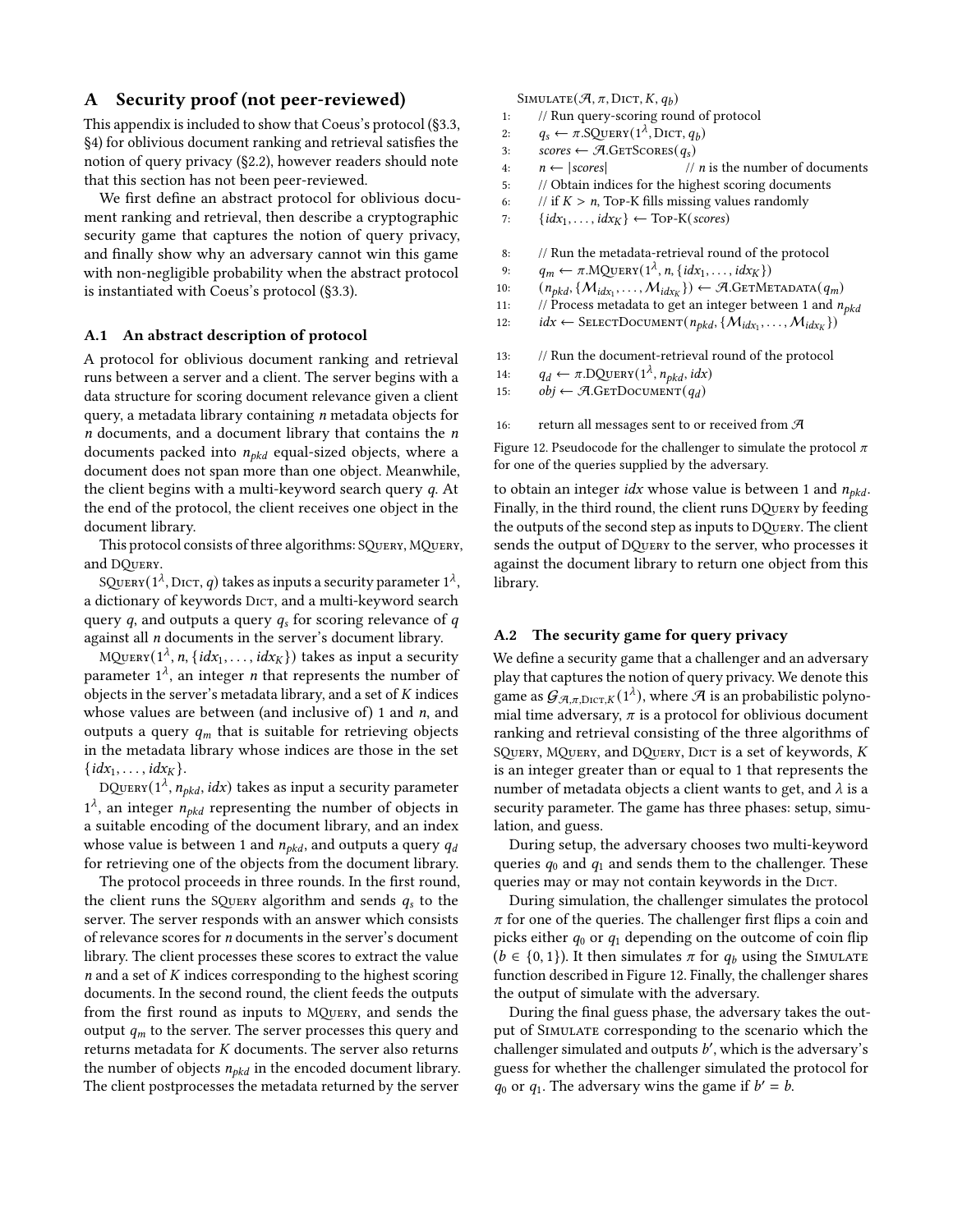We note that the SIMULATE algorithm calls several functions exposed by the adversary. For instance, it calls the GETSCORES function to learn the relevance scores for  $q_s$ . Similarly, it calls the GETMETADATA and GETDOCUMENT functions to retrieve K metadata objects and one object from the document library. The adversary may arbitrarily misbehave when responding to these calls. For instance, when replying to GETSCORES, it may or may not send the actual scores for the scoring query. It may even send back less or more number of scores than  $n$ , which is the number of documents in the server library. Similarly, GETMETADATA may return an incorrect value of  $n_{pkd}$ , and incorrect number or incorrect content of metadata objects.

### A.3 Proof of query privacy

We want to show that the adversary's advantage in winning the game is negligible when  $\pi$  is instantiated with Coeus's protocol. We use a series of hybrid games to calculate the adversary's advantage.

Game 0: This game is the original game as described above with  $\pi$  instantiated with Coeus's protocol. The SQUERY converts q to a binary vector using the dictionary of keywords DICT and then encrypts this binary vector using a secure-matrix vector product primitive ([§3.2,](#page-3-2) [§4\)](#page-5-0). The MQUERY algorithm calls the query generation function of a multi-retrieval PIR query (e.g.,  $[12]$ ) with *n* as the total number of objects in the library and the  $K$  indices as the positions of the metadata objects client wants to retrieve. The DQuery algorithm calls the query generation function of a single-retrieval PIR with  $n_{pkd}$  as the number of objects in the library and *idx* as the position of the object that is retrieved.

Game 1: This game is the same as game 0 except that the DQuery algorithm calls the query generation function of a single-retrieval PIR with  $n_{pkd}$  and an index sampled uniformly at random from the range 1 to  $n_{pkd}$ .

Game 2: This game is the same as game 1 except that the MQuery algorithm calls the query generation function of a multi-retrieval PIR with  $K$  indices sampled uniformly at random from the set  $\{1, \ldots, n\}$ .

Game 3: This game is the same as game 2 except that the SQuery algorithm calls the request generation algorithm of secure matrix-vector product with a binary vector of length |Dict| whose each element is sampled uniformly at random from {0, 1}.

Let  $S_0$  be the event that  $b = b'$  in Game 0, where  $q_b$  is the query chosen by the challenger, and  $b'$  is the adversary's guess. Similarly, let  $S_1$  be the event  $b = b'$  in Game 1,  $S_2$  be the event  $b = b'$  in Game 2, and  $S_3$  be the event that  $b = b'$ in Game 3.

Lemma A.1.  $Pr[S_3] = 1/2$ .

Observe that in game 3 none of the requests to the adversary depend on the query picked by the challenger. Specifically, DQuery and MQuery generate PIR queries for uniformly

sampled indices, and SQUERY generates a query for a uniformly sampled binary vector. Therefore, an adversary participating in game 3 cannot distinguish between the two scenarios.

### Lemma A.2.  $|Pr[S_2] - Pr[S_3]| \leq \epsilon_{Secure-matrix-vec}$

The difference between game 3 and game 2 is the input to secure matrix-vector product. Specifically, in game 3, the input is dependent on the actual query selected by the challenger, while in game 2, it is a uniformly sampled Boolean vector. But given the security of secure matrix-vector product (which in turn depends on the semantic security of an underlying encryption scheme), the adversary cannot differentiate the two cases with non-negligible probability.

# Lemma A.3.  $|Pr[S_1] - Pr[S_2]| \leq \epsilon_{Multi-retrieval-PIR}$

The difference between game 2 and game 1 are the indices input to multi-retrieval CPIR: in game 2, the indices are sampled uniformly at random while in game 1 they are dependent on the scores returned by the query-scoring round. However, given the security of multi-retrieval CPIR that hides the value of these indices, the adversary cannot distinguish between the two games with non-negligible probability.

# Lemma A.4.  $|Pr[S_0] - Pr[S_1]| \leq \epsilon_{Single-retrieval-PIR}$

The difference between game 1 and game 0 is the index input to single-retrieval PIR: in game 1, the index is sampled uniformly at random while in game 0 it is dependent on the metadata returned by metadata-retrieval round. Again, given the security of single-retrieval CPIR that hides the value of the index, the adversary cannot distinguish between the two games with non-negligible probability.

Combining the four lemmas, we get the proof that  $|Pr[So]$ −  $1/2$ |  $\lt$ =  $\epsilon_{Secure-matrix-vec} + \epsilon_{Multi-retrieval-PIR} + \epsilon_{single-retrieval-PIR}$ Therefore, an adversary cannot win the security game with non-negligible probability.

### References

- <span id="page-15-1"></span>[1] gensim – topic modelling in python. [https://github](https://github.com/RaRe-Technologies/gensim/).com/RaRe-[Technologies/gensim/](https://github.com/RaRe-Technologies/gensim/).
- <span id="page-15-3"></span>[2] SealPIR: A computational PIR library that achieves low communication costs and high performance. https://github.[com/microsoft/](https://github.com/microsoft/SealPIR) [SealPIR](https://github.com/microsoft/SealPIR). Microsoft Research, Redmond, WA.
- <span id="page-15-4"></span>[3] Wikimedia downloads: enwiki dump progress on 20210201. https://dumps.wikimedia.[org/enwiki/20210201/enwiki-20210201](https://dumps.wikimedia.org/enwiki/20210201/enwiki-20210201-pages-articles-multistream.xml.bz2/) [pages-articles-multistream](https://dumps.wikimedia.org/enwiki/20210201/enwiki-20210201-pages-articles-multistream.xml.bz2/).xml.bz2/.
- <span id="page-15-6"></span>[4] Wikipedia:short description. https://en.[wikipedia](https://en.wikipedia.org/wiki/Wikipedia:Short_description#Formatting/).org/wiki/ [Wikipedia:Short\\_description#Formatting/](https://en.wikipedia.org/wiki/Wikipedia:Short_description#Formatting/).
- <span id="page-15-5"></span>[5] Wikipedia:wikipedia\_records. https://en.[wikipedia](https://en.wikipedia.org/wiki/Wikipedia:Wikipedia_records#Title_length/).org/wiki/ [Wikipedia:Wikipedia\\_records#Title\\_length/](https://en.wikipedia.org/wiki/Wikipedia:Wikipedia_records#Title_length/).
- <span id="page-15-2"></span>[6] S. Agrawal, S. Badrinarayanan, P. Mukherjee, and P. Rindal. Game-Set-MATCH: Using mobile devices for seamless external-facing biometric matching. In ACM Conference on Computer and Communications Security (CCS), pages 1351–1370, 2020.
- <span id="page-15-0"></span>[7] C. Aguilar-Melchor, J. Barrier, L. Fousse, and M.-O. Killijian. XPIR: Private Information Retrieval for Everyone. In Privacy Enhancing Technologies Symposium (PETS), 2016.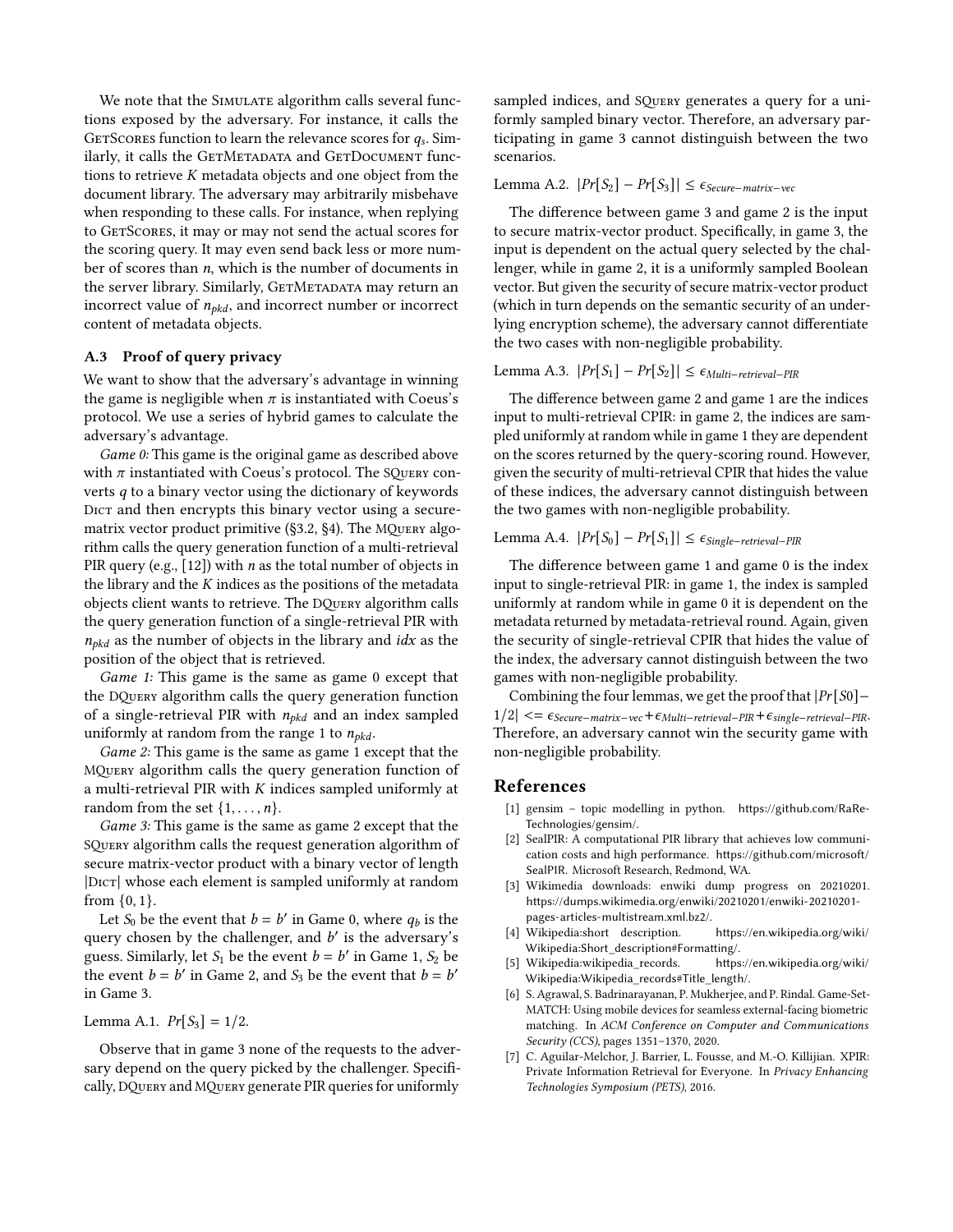- <span id="page-16-3"></span>[8] D. Agun, J. Shao, S. Ji, S. Tessaro, and T. Yang. Privacy and efficiency tradeoffs for multiword top k search with linear additive rank scoring. In International World Wide Web Conference (WWW), pages 1725– 1734, 2018.
- <span id="page-16-19"></span>[9] I. Ahmad, Y. Yang, D. Agrawal, A. El Abbadi, and T. Gupta. Addra: Metadata-private voice communication over fully untrusted infrastructure. In 15th USENIX Symposium on Operating Systems Design and Implementation (OSDI), pages 313–329, 2021.
- <span id="page-16-26"></span>[10] M. Albrecht, M. Chase, H. Chen, J. Ding, S. Goldwasser, S. Gorbunov, S. Halevi, J. Hoffstein, K. Laine, K. Lauter, S. Lokam, D. Micciancio, D. Moody, T. Morrison, A. Sahai, and V. Vaikuntanathan. Homomorphic encryption security standard. Technical report, HomomorphicEncryption.org, November 2018.
- <span id="page-16-28"></span>[11] A. Amirbekyan and V. Estivill-Castro. A new efficient privacypreserving scalar product protocol. In The Australasian Data Mining Conference (AusDM), 2007.
- <span id="page-16-17"></span>[12] S. Angel, H. Chen, K. Laine, and S. Setty. PIR with compressed queries and amortized query processing. In IEEE Symposium on Security and Privacy (S&P), pages 962–979, 2018.
- <span id="page-16-20"></span>[13] S. Angel and S. Setty. Unobservable communication over fully untrusted infrastructure. In USENIX Symposium on Operating Systems Design and Implementation (OSDI), pages 551–569, 2016.
- <span id="page-16-2"></span>[14] J. Angwin, C. Savage, J. Larson, H. Moltke, L. Poitras, and J. Risen. AT&T helped US spy on Internet on a vast scale. The New York Times, 2015.
- <span id="page-16-39"></span>[15] E. Balsa, C. Troncoso, and C. Diaz. OB-PWS: Obfuscation-based private web search. In IEEE Symposium on Security and Privacy (S&P), pages 491–505, 2012.
- <span id="page-16-41"></span>[16] M. Barbaro and T. Zeller Jr. A Face Is Exposed for AOL Searcher No. 4417749. The New York Times, Aug. 2006.
- <span id="page-16-1"></span>[17] B. Barrett. Security news this week: Russia's SolarWinds hack is a historic mess. Wired, Dec. 2020. https://www.wired.[com/story/russia](https://www.wired.com/story/russia-solarwinds-hack-roundup/)[solarwinds-hack-roundup/](https://www.wired.com/story/russia-solarwinds-hack-roundup/).
- <span id="page-16-22"></span>[18] A. Beimel, Y. Ishai, and T. Malkin. Reducing the servers computation in private information retrieval: PIR with preprocessing. In Advances in Cryptology—CRYPTO, pages 55–73, 2000.
- <span id="page-16-13"></span>[19] J. Bethencourt, D. Song, and B. Waters. New techniques for private stream searching. ACM Transactions on Information and System Security (TISSEC), 12(3):1–32, 2009.
- <span id="page-16-4"></span>[20] C. Bösch, P. Hartel, W. Jonker, and A. Peter. A survey of provably secure searchable encryption. ACM Computing Surveys (CSUR), 47(2):1– 51, 2014.
- <span id="page-16-23"></span>[21] Z. Brakerski. Fully homomorphic encryption without modulus switching from classical GapSVP. In Advances in Cryptology—CRYPTO, pages 868–886, 2012.
- <span id="page-16-24"></span>[22] Z. Brakerski, C. Gentry, and V. Vaikuntanathan. (Leveled) fully homomorphic encryption without bootstrapping. ACM Transactions on Computation Theory (TOCT), 6(3):13, 2014.
- <span id="page-16-21"></span>[23] B. Braun, A. J. Feldman, Z. Ren, S. Setty, A. J. Blumberg, and M. Walfish. Verifying computations with state. In ACM Symposium on Operating Systems Principles (SOSP), Nov. 2013.
- <span id="page-16-5"></span>[24] D. Cash, J. Jaeger, S. Jarecki, C. Jutla, H. Krawczyk, M.-C. Rosu, and M. Steiner. Dynamic searchable encryption in very-large databases: Data structures and implementation. In Network and Distributed System Security Symposium (NDSS), 2014.
- <span id="page-16-12"></span>[25] B. Chor, N. Gilboa, and M. Naor. Private information retrieval by keywords. Cryptology ePrint Archive, Report 1998/003, 1998. [https:](https://eprint.iacr.org/1998/003) //eprint.iacr.[org/1998/003](https://eprint.iacr.org/1998/003).
- <span id="page-16-11"></span>[26] B. Chor, O. Goldreich, E. Kushilevitz, and M. Sudan. Private information retrieval. In Symposium on Foundations of Computer Science (FOCS), 1995.
- <span id="page-16-35"></span>[27] R. Curtmola, J. Garay, S. Kamara, and R. Ostrovsky. Searchable symmetric encryption: improved definitions and efficient constructions. Journal of Computer Security, 19(5):895–934, 2011.
- <span id="page-16-37"></span>[28] G. Danezis and C. Diaz. Space-efficient private search with applications to rateless codes. In International Conference on Financial Cryptography and Data Security (FC), pages 148–162. Springer, 2007.
- <span id="page-16-6"></span>[29] E. Dauterman, E. Feng, E. Luo, R. A. Popa, and I. Stoica. DORY: An encrypted search system with distributed trust. In USENIX Symposium on Operating Systems Design and Implementation (OSDI), pages 1101– 1119, 2020.
- <span id="page-16-34"></span>[30] I. Demertzis, D. Papadopoulos, C. Papamanthou, and S. Shintre. SEAL: Attack mitigation for encrypted databases via adjustable leakage. In USENIX Security Symposium (SEC), pages 2433–2450, 2020.
- <span id="page-16-7"></span>[31] X. Ding, H. Pang, and J. Lai. Verifiable and private top-k monitoring. In ACM ASIA Conference on Computer and Communications Security (CCS), pages 553–558, 2013.
- <span id="page-16-40"></span>[32] J. Domingo-Ferrer, A. Solanas, and J. Castellà-Roca. h(k)-private information retrieval from privacy-uncooperative queryable databases. Online Information Review, 2009.
- <span id="page-16-29"></span>[33] C. Dong and L. Chen. A fast secure dot product protocol with application to privacy preserving association rule mining. In Pacific-Asia Conference on Knowledge Discovery and Data Mining (PAKDD), 2014.
- <span id="page-16-27"></span>[34] C. Dwork. Differential privacy. In International Colloquium on Automata, Languages, and Programming, pages 1–12, 2006.
- <span id="page-16-25"></span>[35] J. Fan and F. Vercauteren. Somewhat practical fully homomorphic encryption. Cryptology ePrint Archive, Report 2012/144, 2012.
- <span id="page-16-38"></span>[36] R. A. Fink, D. R. Zaret, R. B. Stonehirsch, R. M. Seng, and S. M. Tyson. Streaming, plaintext private information retrieval using regular expressions on arbitrary length search strings. In IEEE Symposium on Privacy-Aware Computing (PAC), pages 107–118. IEEE, 2017.
- <span id="page-16-36"></span>[37] M. J. Freedman, Y. Ishai, B. Pinkas, and O. Reingold. Keyword search and oblivious pseudorandom functions. In Theory of Cryptography Conference, pages 303–324. Springer, 2005.
- <span id="page-16-18"></span>[38] C. Gentry. Fully homomorphic encryption using ideal lattices. In ACM Symposium on Theory of Computing (STOC), 2009.
- <span id="page-16-0"></span>[39] T. George. Takeaways from the Shopify hack. SecurityWeek, Sept. 2020. https://www.securityweek.[com/takeaways-shopify-hack](https://www.securityweek.com/takeaways-shopify-hack).
- <span id="page-16-32"></span>[40] A. Gersho. Principles of quantization. IEEE Transactions on circuits and systems, 25(7):427–436, 1978.
- <span id="page-16-14"></span>[41] B. Goethals, S. Laur, H. Lipmaa, and T. Mielikäinen. On private scalar product computation for privacy-preserving data mining. In International Conference on Information Security and Cryptology (ICISC). 2004.
- <span id="page-16-10"></span>[42] O. Goldreich and R. Ostrovsky. Software protection and simulation on oblivious RAMs. Journal of the ACM (JACM), 43(3):431–473, 1996.
- <span id="page-16-31"></span>[43] I. Goodfellow, Y. Bengio, A. Courville, and Y. Bengio. Deep learning, volume 1. MIT press Cambridge, 2016.
- <span id="page-16-30"></span>[44] T. Gupta, N. Crooks, W. Mulhern, S. Setty, L. Alvisi, and M. Walfish. Scalable and private media consumption with popcorn. In USENIX Symposium on Networked Systems Design and Implementation (NSDI), pages 91–107, 2016.
- <span id="page-16-33"></span>[45] T. Gupta, H. Fingler, L. Alvisi, and M. Walfish. Pretzel: Email encryption and provider-supplied functions are compatible. In ACM SIGCOMM Conference, 2017.
- <span id="page-16-15"></span>[46] S. Halevi and V. Shoup. Algorithms in HElib. In Advances in Cryptology—CRYPTO, pages 554–571. Springer, 2014.
- <span id="page-16-16"></span>[47] S. Halevi and V. Shoup. Faster homomorphic linear transformations in HElib. In Advances in Cryptology—CRYPTO, pages 93–120. Springer, 2018.
- <span id="page-16-8"></span>[48] R. Handa, C. R. Krishna, and N. Aggarwal. Document clustering for efficient and secure information retrieval from cloud. Concurrency and Computation: Practice and Experience, 31(15):e5127, 2019.
- <span id="page-16-9"></span>[49] R. Handa, C. R. Krishna, and N. Aggarwal. Searchable encryption: A survey on privacy-preserving search schemes on encrypted outsourced data. Concurrency and Computation: Practice and Experience, 31(17):e5201, 2019.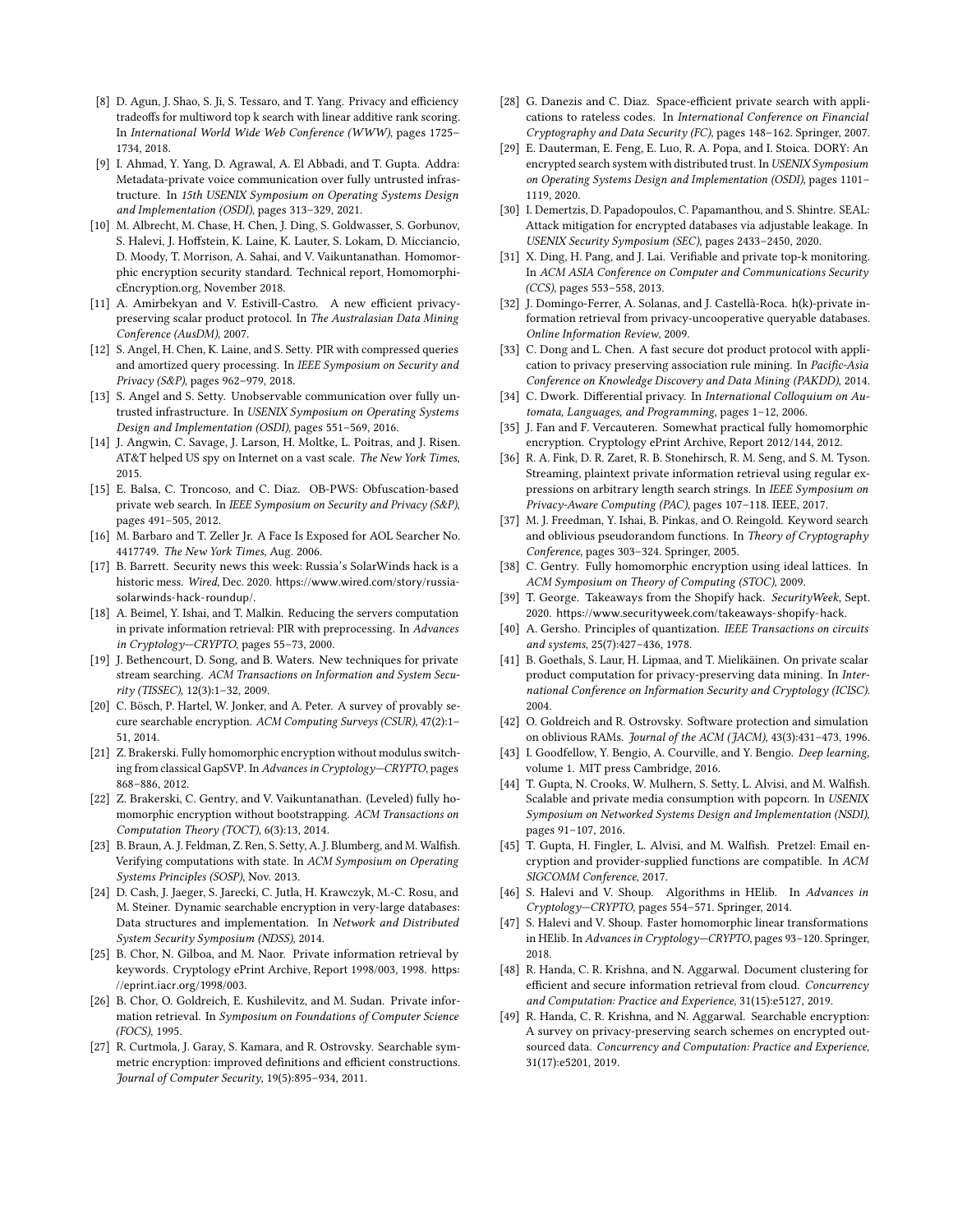- <span id="page-17-19"></span>[50] R. Henry, Y. Huang, and I. Goldberg. One (block) size fits all: PIR and SPIR with variable-length records via multi-block queries. In Network and Distributed System Security Symposium (NDSS), 2013.
- <span id="page-17-36"></span>[51] T. Hoang, M. O. Ozmen, Y. Jang, and A. A. Yavuz. Hardware-supported ORAM in effect: Practical oblivious search and update on very large dataset. Privacy Enhancing Technologies Symposium (PETS), 2019(1), 2019.
- <span id="page-17-0"></span>[52] A. Holmes. 533 million facebook users' phone numbers and personal data have been leaked online. Business Insider, Apr. 2021. https://www.businessinsider.[com/stolen-data-of-533-million](https://www.businessinsider.com/stolen-data-of-533-million-facebook-users-leaked-online-2021-4)[facebook-users-leaked-online-2021-4](https://www.businessinsider.com/stolen-data-of-533-million-facebook-users-leaked-online-2021-4).
- <span id="page-17-3"></span>[53] A. Ibrahim, H. Jin, A. A. Yassin, and D. Zou. Secure rank-ordered search of multi-keyword trapdoor over encrypted cloud data. In 2012 IEEE Asia-Pacific Services Computing Conference, pages 263–270. IEEE, 2012.
- <span id="page-17-20"></span>[54] I. Iliashenko and V. Zucca. Faster homomorphic comparison operations for BGV and BFV. Privacy Enhancing Technologies Symposium (PETS), 3:246–264, 2021.
- <span id="page-17-37"></span>[55] Intel. Intel Software Guard Extensions. [https://software](https://software.intel.com/en-us/sgx).intel.com/en[us/sgx](https://software.intel.com/en-us/sgx).
- <span id="page-17-27"></span>[56] I. Ioannidis, A. Grama, and M. Atallah. A secure protocol for computing dot-products in clustered and distributed environments. In International Conference on Parallel Processing (ICPP), 2002.
- <span id="page-17-4"></span>[57] S. Ji, J. Shao, D. Agun, and T. Yang. Privacy-aware ranking with tree ensembles on the cloud. In International ACM SIGIR Conference on Research & Development in Information Retrieval, pages 315–324, 2018.
- <span id="page-17-18"></span>[58] C. Juvekar, V. Vaikuntanathan, and A. Chandrakasan. Gazelle: A low latency framework for secure neural network inference. In USENIX Security Symposium (SEC), pages 1651–1669, 2018.
- <span id="page-17-14"></span>[59] E. Kushilevitz and R. Ostrovsky. Replication is not needed: Single database, computationally-private information retrieval. In Symposium on Foundations of Computer Science (FOCS), 1997.
- <span id="page-17-22"></span>[60] D. Lazar, Y. Gilad, and N. Zeldovich. Karaoke: Distributed private messaging immune to passive traffic analysis. In USENIX Symposium on Operating Systems Design and Implementation (OSDI), pages 711– 725, 2018.
- <span id="page-17-21"></span>[61] Q. Lou, B. Feng, G. C. Fox, and L. Jiang. Glyph: Fast and accurately training deep neural networks on encrypted data. arXiv preprint arXiv:1911.07101, 2019.
- <span id="page-17-25"></span>[62] V. Lyubashevsky, C. Peikert, and O. Regev. On ideal lattices and learning with errors over rings. In Annual International Conference on the Theory and Applications of Cryptographic Techniques (EUROCRYPT), pages 1–23, 2010.
- <span id="page-17-1"></span>[63] L. McKenzie. Secure file sharing compromises university security. Inside Higher Ed, Apr. 2021. https://www.[insidehighered](https://www.insidehighered.com/news/2021/04/07/accellion-data-security-breach-latest-hit-universities).com/news/ [2021/04/07/accellion-data-security-breach-latest-hit-universities](https://www.insidehighered.com/news/2021/04/07/accellion-data-security-breach-latest-hit-universities).
- <span id="page-17-38"></span>[64] P. Mishra, R. Poddar, J. Chen, A. Chiesa, and R. A. Popa. Oblix: An efficient oblivious search index. In IEEE Symposium on Security and Privacy (S&P), pages 279–296. IEEE, 2018.
- <span id="page-17-35"></span>[65] M. Oehler and D. S. Phatak. A conjunction for private stream searching. In International Conference on Social Computing, pages 441–447. IEEE, 2013.
- <span id="page-17-33"></span>[66] F. Olumofin and I. Goldberg. Privacy-preserving queries over relational databases. In Privacy Enhancing Technologies Symposium (PETS), pages 75–92. Springer, 2010.
- <span id="page-17-5"></span>[67] C. Örencik and E. Savaş. An efficient privacy-preserving multikeyword search over encrypted cloud data with ranking. Distributed and Parallel Databases, 32(1):119–160, 2014.
- <span id="page-17-15"></span>[68] R. Ostrovsky and W. E. Skeith. Private searching on streaming data. Journal of Cryptology, 20(4):397–430, 2007.
- <span id="page-17-24"></span>[69] B. Parno, C. Gentry, J. Howell, and M. Raykova. Pinocchio: Nearly practical verifiable computation. In IEEE Symposium on Security and Privacy (S&P), May 2013.
- <span id="page-17-29"></span>[70] R. Řehůřek and P. Sojka. Software Framework for Topic Modelling with Large Corpora. In LREC Workshop on New Challenges for NLP Frameworks, pages 45–50, May 2010.
- <span id="page-17-2"></span>[71] D. Rushe. Yahoo \$250,000 daily fine over NSA data refusal was set to double "every week". The Guardian, 2014.
- <span id="page-17-16"></span>[72] G. Salton and M. J. McGill. Introduction to Modern Information Retrieval. McGraw-Hill, Inc., 1986.
- <span id="page-17-28"></span>[73] M. D. Schatz, R. A. Van de Geijn, and J. Poulson. Parallel matrix multiplication: A systematic journey. SIAM Journal on Scientific Computing, 38(6):C748–C781, 2016.
- <span id="page-17-17"></span>[74] H. Schütze, C. D. Manning, and P. Raghavan. Introduction to information retrieval, volume 39. Cambridge University Press Cambridge, 2008.
- <span id="page-17-26"></span>[75] Microsoft SEAL (release 3.5). https://github.[com/Microsoft/SEAL](https://github.com/Microsoft/SEAL), Apr. 2020. Microsoft Research, Redmond, WA.
- <span id="page-17-31"></span>[76] A. W. Services. Amazon EC2 Instance Savings Plans. [https://](https://aws.amazon.com/savingsplans/compute-pricing/) aws.amazon.[com/savingsplans/compute-pricing/](https://aws.amazon.com/savingsplans/compute-pricing/).
- <span id="page-17-30"></span>[77] A. W. Services. Amazon EC2 On-Demand Pricing (Data transfer). https://aws.amazon.[com/ec2/pricing/on-demand/](https://aws.amazon.com/ec2/pricing/on-demand/).
- <span id="page-17-39"></span>[78] J. Shao, S. Ji, A. O. Glova, Y. Qiao, T. Yang, and T. Sherwood. Index obfuscation for oblivious document retrieval in a trusted execution environment. In Proceedings of the 29th ACM International Conference on Information & Knowledge Management, pages 1345–1354, 2020.
- <span id="page-17-6"></span>[79] J. Shao, S. Ji, and T. Yang. Privacy-aware document ranking with neural signals. In International ACM SIGIR Conference on Research and Development in Information Retrieval, pages 305–314, 2019.
- <span id="page-17-7"></span>[80] D. X. Song, D. Wagner, and A. Perrig. Practical techniques for searches on encrypted data. In IEEE Symposium on Security and Privacy (S&P), pages 44–55, 2000.
- <span id="page-17-13"></span>[81] E. Stefanov, E. Shi, and D. Song. Towards practical oblivious RAM. In Network and Distributed System Security Symposium (NDSS), 2012.
- <span id="page-17-8"></span>[82] M. Strizhov and I. Ray. Multi-keyword similarity search over encrypted cloud data. In IFIP international information security conference, pages 52–65. Springer, 2014.
- <span id="page-17-9"></span>[83] W. Sun, B. Wang, N. Cao, M. Li, W. Lou, Y. T. Hou, and H. Li. Privacy-preserving multi-keyword text search in the cloud supporting similarity-based ranking. In Proceedings of the 8th ACM SIGSAC symposium on Information, computer and communications security, pages 71–82, 2013.
- <span id="page-17-40"></span>[84] W. Sun, R. Zhang, W. Lou, and Y. T. Hou. REARGUARD: Secure keyword search using trusted hardware. In IEEE International Conference on Computer Communications (INFOCOM), pages 801–809. IEEE, 2018.
- <span id="page-17-41"></span>[85] P. Syverson, R. Dingledine, and N. Mathewson. Tor: The secondgeneration onion router. In USENIX Security Symposium (SEC), pages 303–320, 2004.
- <span id="page-17-23"></span>[86] N. Tyagi, Y. Gilad, D. Leung, M. Zaharia, and N. Zeldovich. Stadium: A distributed metadata-private messaging system. In ACM Symposium on Operating Systems Principles (SOSP), pages 423–440, 2017.
- <span id="page-17-32"></span>[87] M. Van Dijk, C. Gentry, S. Halevi, and V. Vaikuntanathan. Fully homomorphic encryption over the integers. In Annual International Conference on the Theory and Applications of Cryptographic Techniques (EUROCRYPT), pages 24–43. Springer, 2010.
- <span id="page-17-10"></span>[88] C. Wang, N. Cao, J. Li, K. Ren, and W. Lou. Secure ranked keyword search over encrypted cloud data. In International Conference on Distributed Computing Systems (ICDCS), pages 253–262. IEEE, 2010.
- <span id="page-17-34"></span>[89] F. Wang, C. Yun, S. Goldwasser, V. Vaikuntanathan, and M. Zaharia. Splinter: Practical private queries on public data. In USENIX Symposium on Networked Systems Design and Implementation (NSDI), pages 299–313, 2017.
- <span id="page-17-11"></span>[90] Y. Wang, H. Pang, Y. Yang, and X. Ding. Secure server-aided top-k monitoring. Information Sciences, 420:345–363, 2017.
- <span id="page-17-12"></span>[91] Y. Wang, J. Wang, and X. Chen. Secure searchable encryption: a survey. Journal of communications and information networks, 1(4):52– 65, 2016.